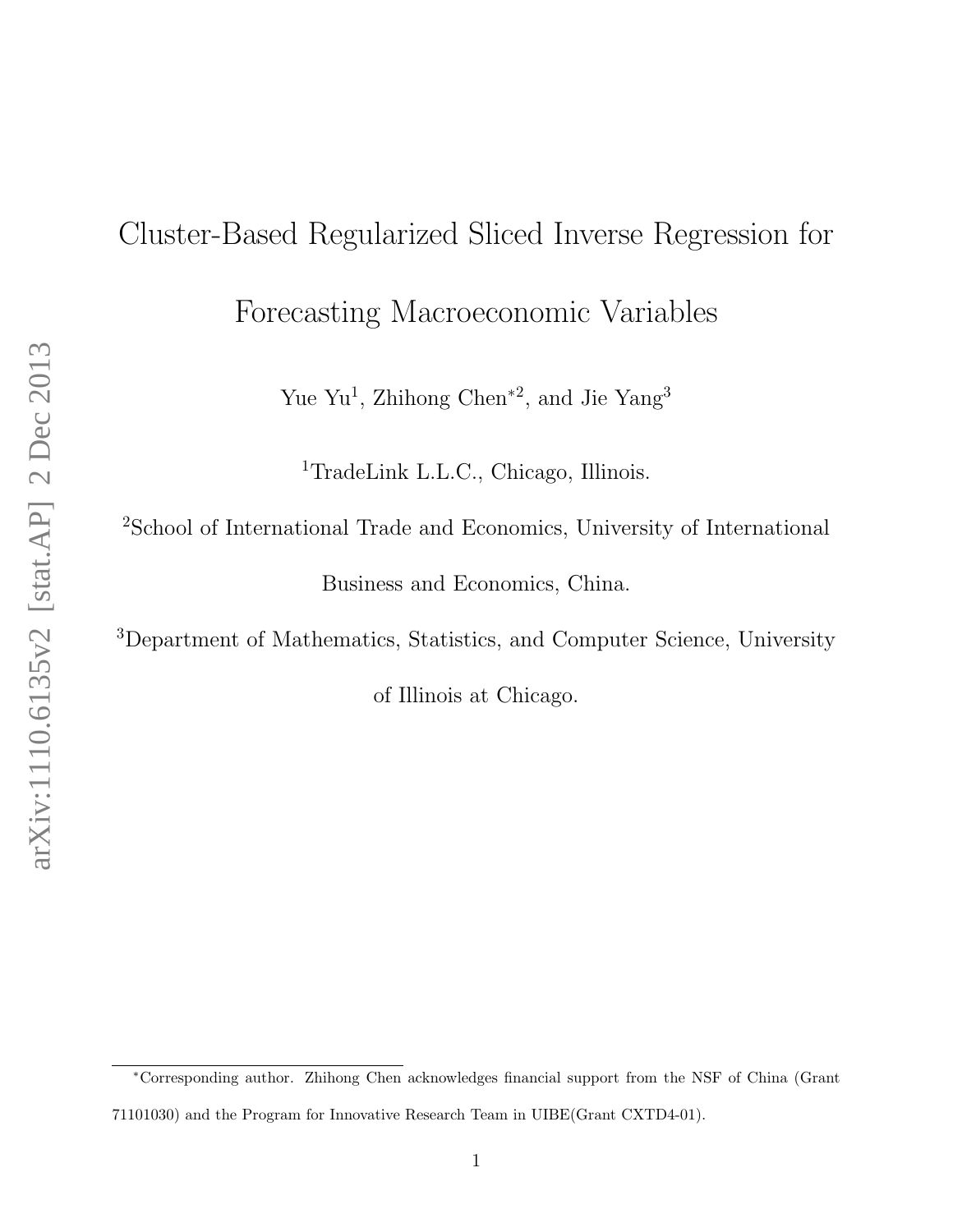#### Abstract

This article concerns the dimension reduction in regression for large data set. We introduce a new method based on the sliced inverse regression approach, called clusterbased regularized sliced inverse regression. Our method not only keeps the merit of considering both response and predictors' information, but also enhances the capability of handling highly correlated variables. It is justified under certain linearity conditions. An empirical application on a macroeconomic data set shows that our method has outperformed the dynamic factor model and other shrinkage methods.

Key words: sliced inverse regression, cluster-based, forecast, macroeconomics

## 1 Introduction

Forecasting using many predictors has received a good deal of attention in recent years. The curse of dimensionality has been turned into a blessing with the abundant information in large datasets. Various methods have been originated to extract efficient predictors, for example, dynamic factor model (DFM), Bayesian model averaging, Lasso, boosting, etc. Among them, dynamic factor model is conceptually appealing in macroeconomics because it is structurally consistent with log-linearlized models such as dynamic stochastic general equilibrium models.

Boivin and Ng [\[1\]](#page-22-0) assessed the extent to which the forecasts are influenced by how the factors are estimated and/or how the forecasts are formulated. They did not find one method that always stands out to be systematically good or bad. Meta-study from Eickmeier and Ziegler [\[2\]](#page-22-1) also found mixed performance of DFM forecasts. Stock and Watson [\[3\]](#page-22-2) compared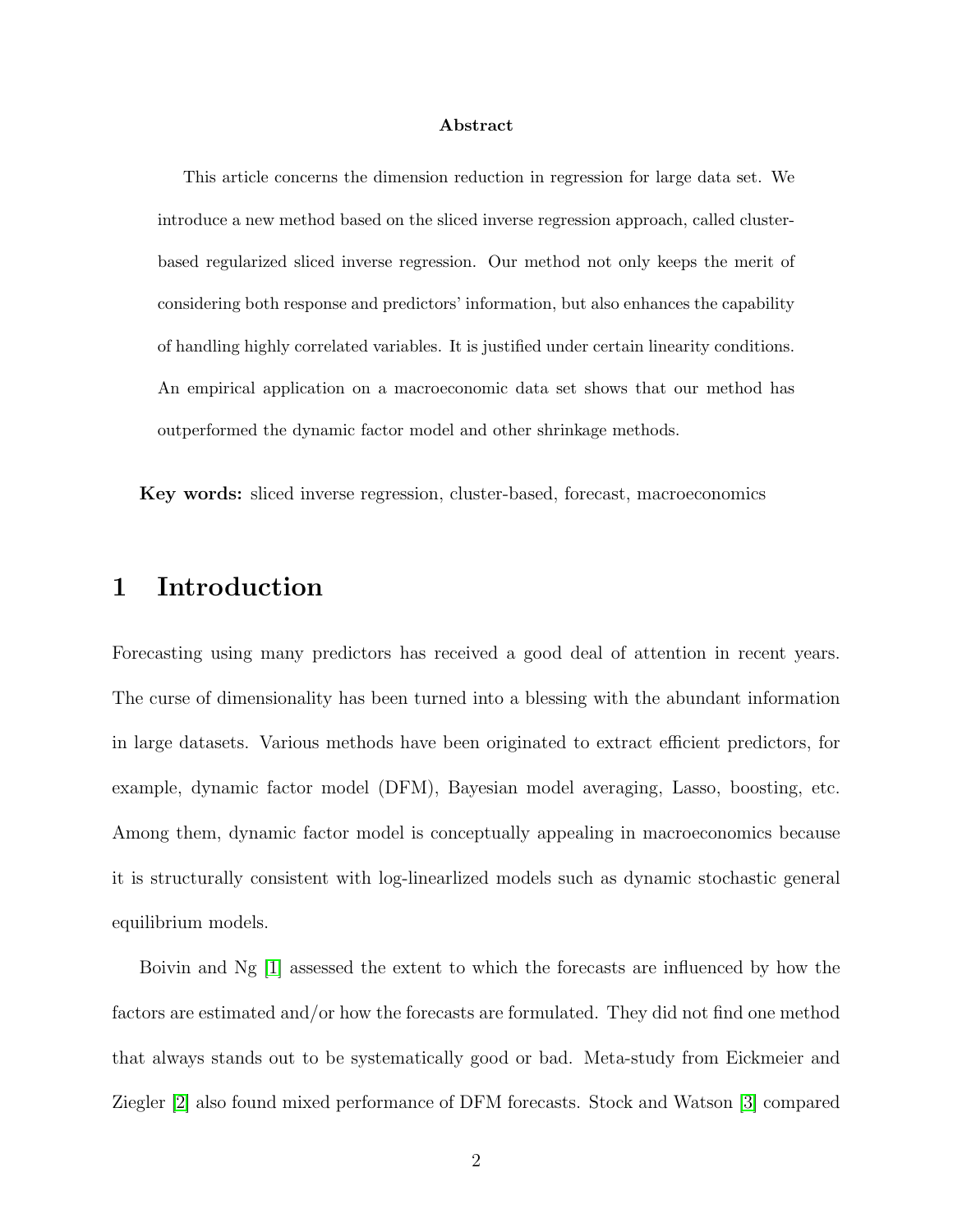the dynamic factor model with some recent multi-predictor methods. They concluded that the dynamic factor model could not be outperformed by these methods for all the forecasting series in their data set.

The recent development in statistics provides a new method of dimension reduction in regression for large-dimensioned data. The literature stems from Duan and Li [\[4\]](#page-23-0), and Li [\[5\]](#page-23-1), which proposed a new way of thinking in the regression analysis, called sliced inverse regression (SIR). SIR reverses the role of response  $y$  and predictors  $x$ . Classical regression methods mainly deal with the conditional density  $f(y|x)$ . SIR collects the information of the variation of predictors  $x$  along with the change of the response  $y$ , by exploring the conditional density  $h(\mathbf{x}|y)$ . Usually the dimension of the response is far more less than the dimension of the predictors, hence, it is a way to avoid the "curse of dimensionality".

The traditional SIR does not work well for highly correlated data, due to the degenerate covariance matrix. This is not feasible when the number of variables  $N$  is greater than the number of observations  $T$ , which happens a lot in economics studies. In addition, the economic variables are often highly correlated or inversely correlated, due to the derivation formula, data sources, and grouping category, for instance, personal consumption expenditures (PCE) and consumer price index (CPI), total employees and unemployment rate, etc. This makes the covariance matrix ill-conditioned, causes the inverse matrix lack of precision and too sensitive to the variation of matrix entries, and leads to unstable results with large standard deviations. There are some extensions of SIR for the highly collinearity data and " $T < N$ " problems, for example, regularized sliced inverse regression (Zhong, Zeng, Ma, Liu, and Zhu [\[6\]](#page-23-2), Li and Yin [\[7\]](#page-23-3)) and partial inverse regression (Li, Cook, and Tsai [\[8\]](#page-23-4)).

In this article, we propose a new method of dimension reduction, called the cluster-based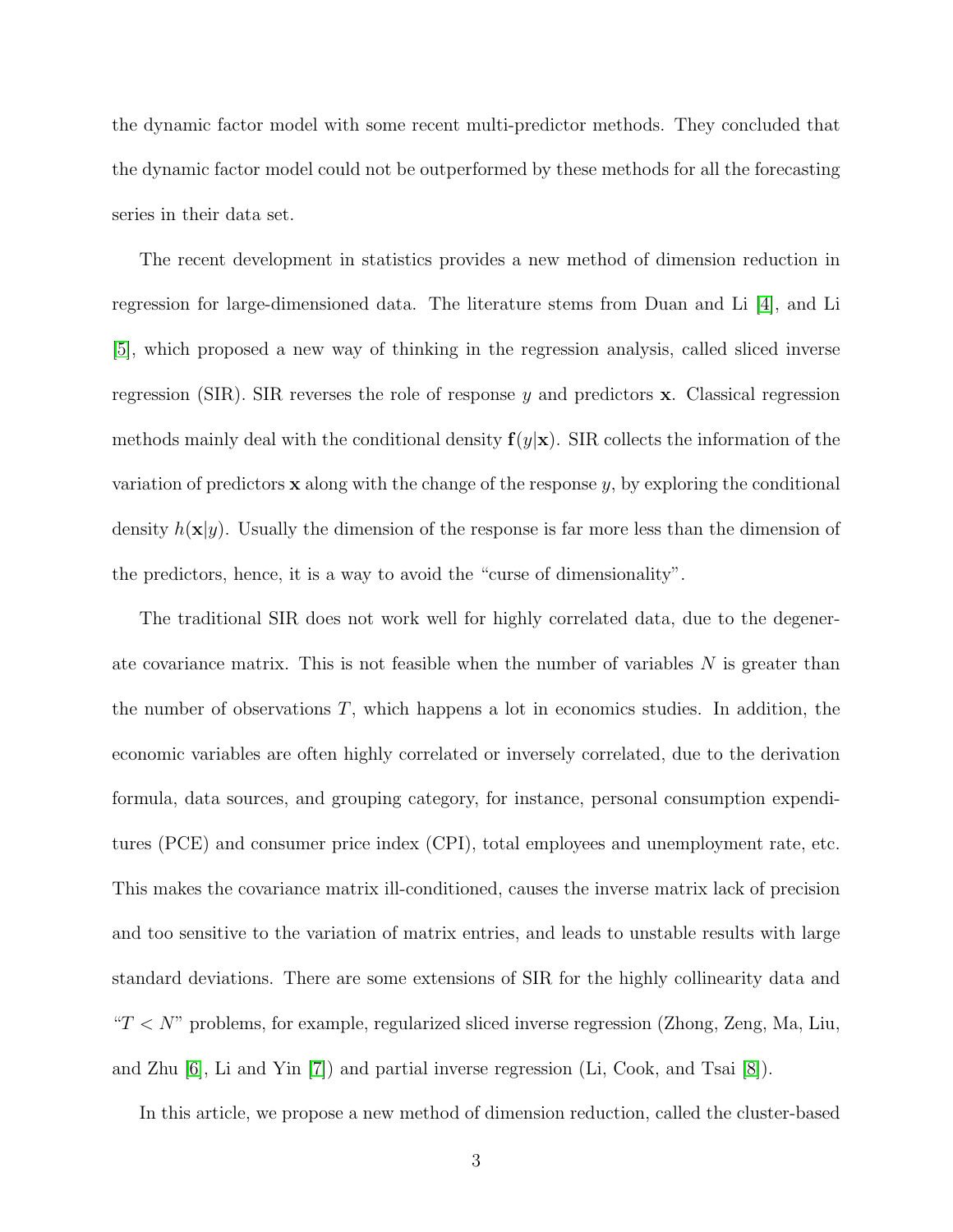sliced inverse regression (CRSIR) method, for many predictors in a data rich environment. We evaluate its properties theoretically and use it for forecasting macroeconomic series. Comparison in terms of both in-sample prediction and out-of-sample forecasting simulation shows the advantage of our method.

The remaining of the article is organized as follows. Section 2 introduces cluster-based SIR method with its statistical property. An empirical application on the macroeconomic dataset used by Stock and Watson [\[3\]](#page-22-2) is given in Section 3. Conclusions with some discussions are provided in Section 4.

## 2 Modeling and methods

The regression model in Li [\[5\]](#page-23-1) takes the form of

<span id="page-3-0"></span>
$$
y = g(\beta'_1 \mathbf{x}, \beta'_2 \mathbf{x}, \dots, \beta'_K \mathbf{x}, \epsilon),
$$
\n(1)

where the response y is univariate, x is an N-dimensional vector, and the random error  $\epsilon$  is independent of  $x$ . Figure [1](#page-4-0) gives a straightforward illustration of Model  $(1)$ , which means that y depends on  $x$  only through the K-dimensional subspace spanned by projection vectors  $\beta_1, \ldots, \beta_K$ , known as the effective dimension reducing directions (e.d.r.-directions) (Li [\[5\]](#page-23-1)).

Many methods can be used to find the e.d.r.-directions, for example, principal component analysis might be the most commonly used one in economics. But unlike these methods, SIR not only reduces dimensions in regression but also integrates the information from both predictors and response. Moreover, different from the classical regression methods, SIR intends to collect information on how  $\bf{x}$  changes along with y. That is to say, instead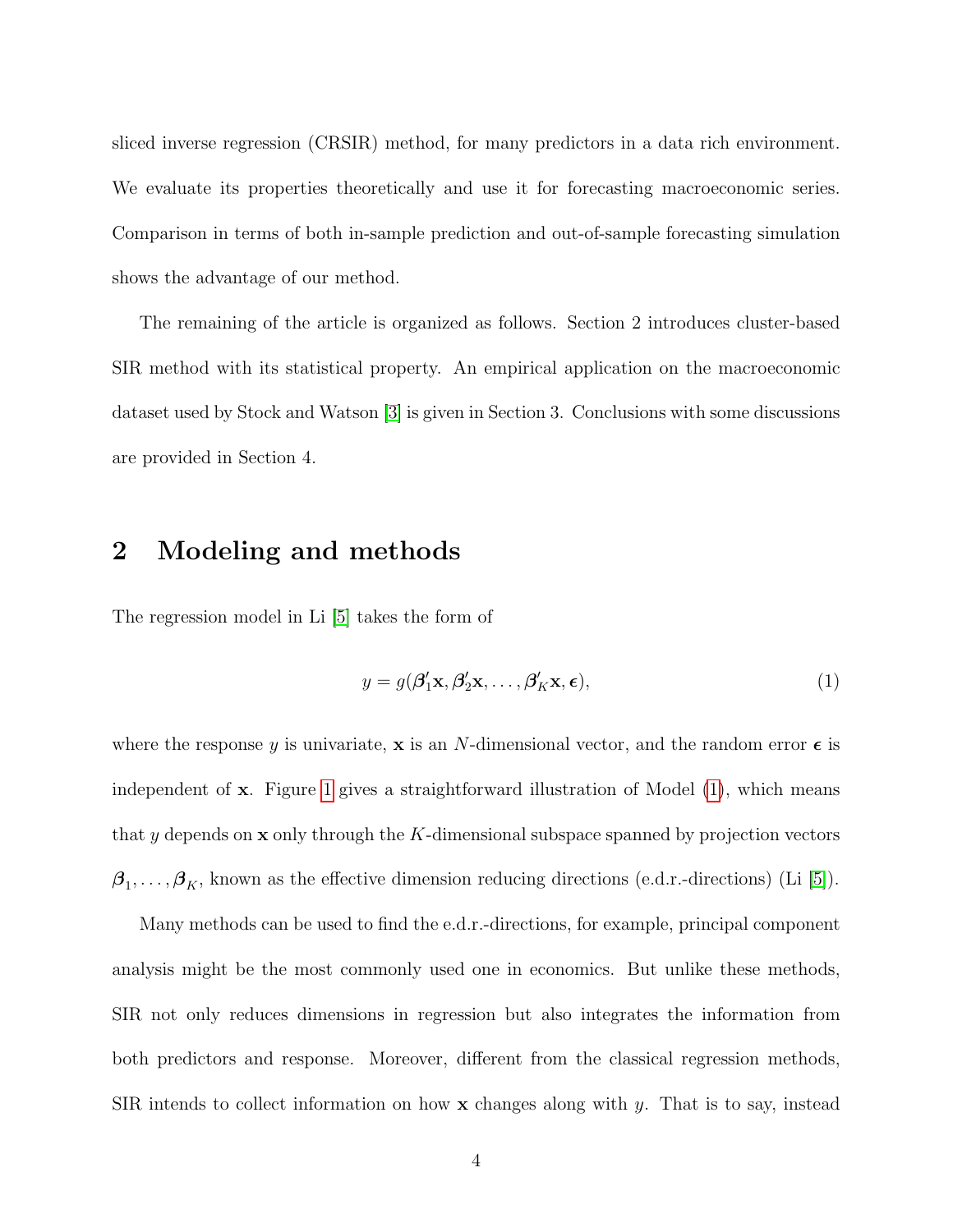<span id="page-4-0"></span>

Figure 1: Regression Model [\(1\)](#page-3-0) Using E.D.R.-Directions

of estimating the forward regression function  $\eta(\mathbf{x}) = E(y|\mathbf{x})$ , inverse regression considers  $\boldsymbol{\xi}(y) = E(\mathbf{x}|y)$ . Compared with  $\boldsymbol{\eta}(\mathbf{x})$ , the inverse regression function  $\boldsymbol{\xi}(y)$  depends on onedimensioned y, which makes the operation much easier.

Li [\[5\]](#page-23-1) showed that using SIR method, the e.d.r.-directions can be estimated by solving

$$
Cov(E(\mathbf{x}|y))\boldsymbol{\beta}_j = \nu_j Cov(\mathbf{x})\boldsymbol{\beta}_j,
$$
\n(2)

where  $\nu_j$  is the jth eigenvalue and  $\boldsymbol{\beta}_j$  is the corresponding eigenvector of Cov $(E(\mathbf{x}|y))$  with respect to  $Cov(\mathbf{x})$ . During the forecasting procedure, the covariance matrices can be replaced by their usual moment estimates.

One of the key parameters used in SIR is the number of slices  $H$ . However, it is not crucial for larger sample sizes, Li [\[9\]](#page-23-5) indicated that for a sample size  $n = 300$ , H can be chosen between 10 to 20, and SIR outputs do not change much for a wide range of H. Accordingly, we fix  $H = 10$  throughout this article.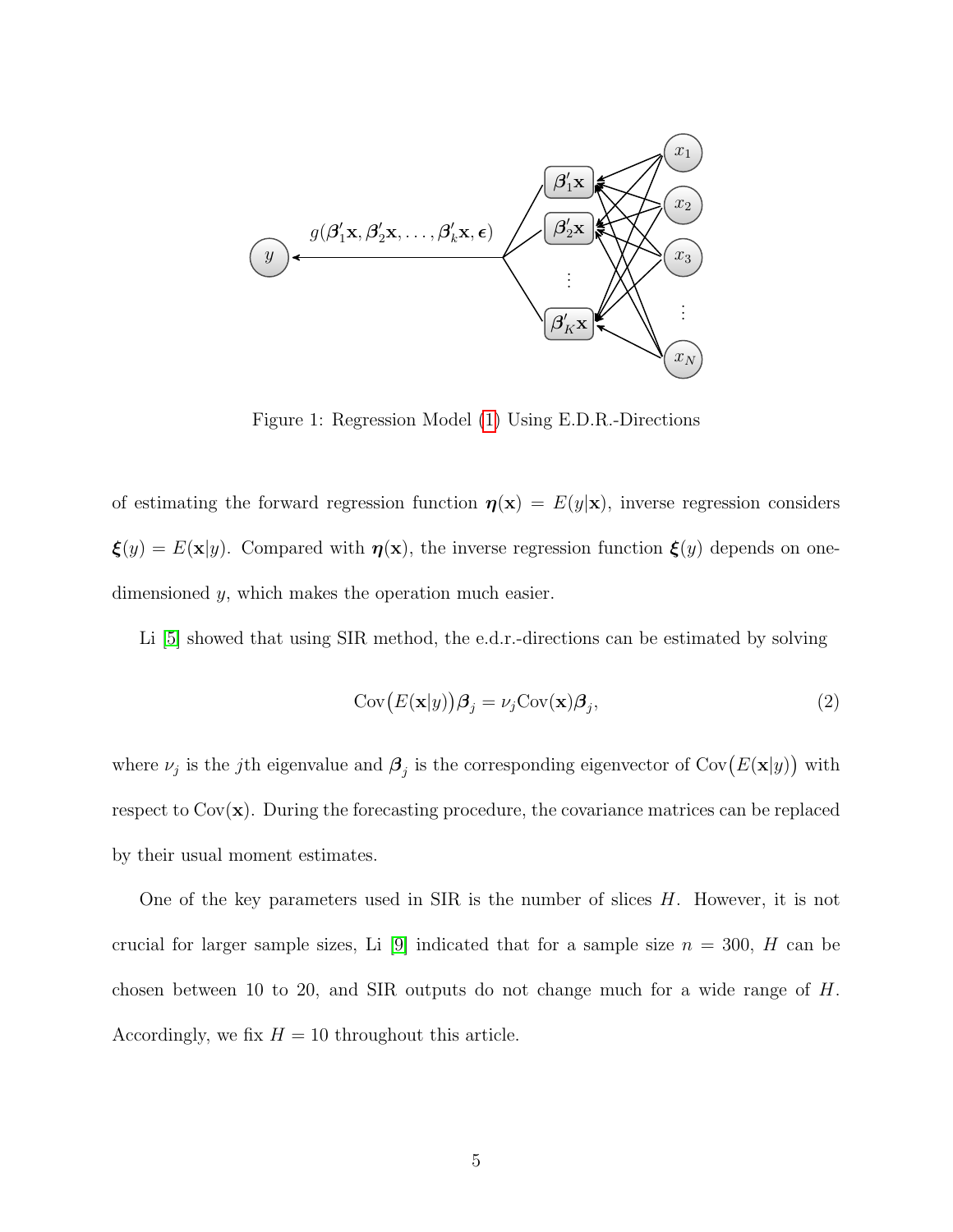#### 2.1 Cluster-based sliced inverse regression

In this section, we introduce clustering methodology with the sliced inverse regression to improve the performance of SIR on collinear data.

Assuming that the variables of interest can be clustered into several blocks, so that two variables within the same block are correlated to each other, and any two variables belonging to different blocks are independent. In practice, an orthogonalization procedure can be applied to reduce the correlations between blocks in order to fit our assumption. Thus, we can cluster the variables according to their correlations in order to find the e.d.r-directions, because there is no shared information between clusters.

The clustering method we use is hierarchical clustering (Ward [\[10\]](#page-23-6)) with complete linkage. The dissimilarity is defined as  $1 - |Correlation|$ .

The algorithm for the cluster-based SIR method can be described as following.

- 1. Standardize each explanatory variable to zero mean and unit variance.
- 2. Cluster **x**  $(N \times 1)$  into  $(\mathbf{x_1}' \dots \mathbf{x_c}')'$  based on the correlation matrix of **x**, where  $\mathbf{x_i}$  is  $N_i \times 1$ ,  $\sum_{i=1}^{c} N_i = N$ , and c is the number of clusters, which will be determined by cross-validation.
- 3. Restricted to each cluster, perform SIR method and pick up  $k_i$  SIR directions based on the sequential chi-square test (Li, 1991), say  $\boldsymbol{\theta}_i^{(i)}$  $j^{(i)}$ ,  $j = 1, \ldots, k_i, i = 1, \ldots, c$ .
- 4. Collect all the SIR variates obtained from the clusters, say  $\{\boldsymbol{\theta}_j^{(i)}\mathbf{x}_i, i = 1, 2, \ldots, c, j =$  $1, 2, \ldots, k_i\}.$
- 5. Let  $\lambda_l = (0_1' \theta_j^{(i)'} 0_2')', l = 1, ..., m, m = \sum_{i=1}^c k_i$ , where  $0_1$  and  $0_2$  are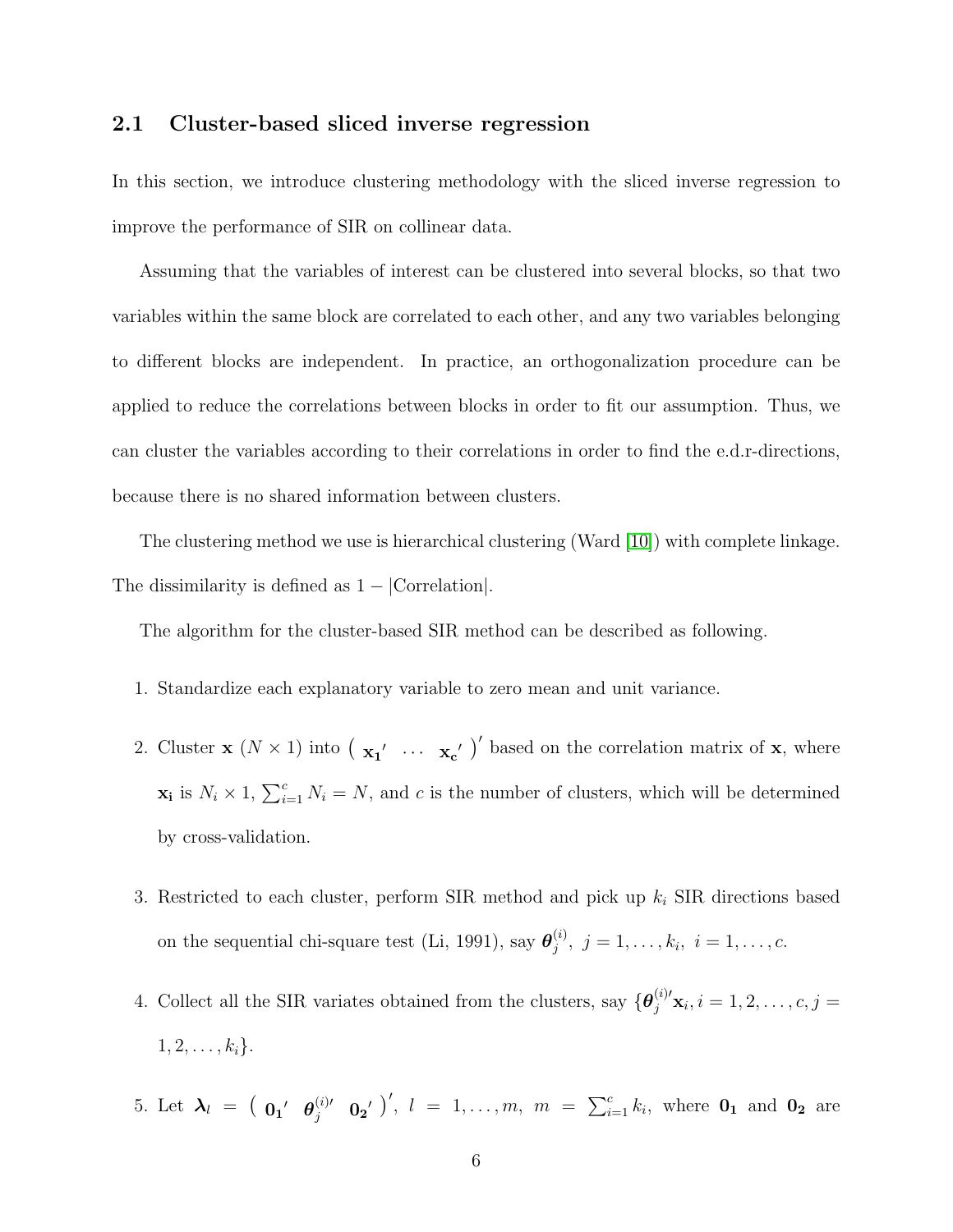zero column vectors with dimension  $\sum_{k=1}^{i-1} N_k$  and  $\sum_{k=i+1}^{c} N_k$ , respectively. Denote  $\Lambda = (\lambda_1, \lambda_2, \ldots, \lambda_m)$ . The variates  $\{\theta_j^{(i)}\mathbf{x}_i\}$  can be written in a vector form as  $(\lambda'_1\mathbf{x}, \dots, \lambda'_m\mathbf{x})' = \Lambda'\mathbf{x}.$ 

- 6. Then, perform SIR method one more time to the pooled variates  $\Lambda'$ x to reduce dimensions further, and get the e.d.r.-directions  $(\gamma_1, \gamma_2, \ldots, \gamma_v)$ , where v is also determined by the sequential chi-square test. Denote  $\Gamma=(\bm{\gamma}_1,\bm{\gamma}_2,\ldots,\bm{\gamma}_v),$  the final CRSIR variates we chose are  $\Gamma'\Lambda' \mathbf{x}$ .
- 7. Estimate the values of forecasting series using the CRSIR variates  $\Gamma'\Lambda'$ x. Linear model with ordinary least squares (OLS) is used in this article, and as to be shown later, it is sufficiently good for our method.

Note that the matrices  $\Gamma$  is  $m \times v$ ,  $\Lambda$  is  $N \times m$ , so  $\Gamma' \Lambda' \mathbf{x}$  is  $v \times 1$ . Therefore, we only use v factors to build the final model for forecasting  $y$ , instead of using  $N$  variables based on the original dataset.

#### 2.2 Statistical property of cluster-based SIR

Li [\[5\]](#page-23-1) established the unbiasedness for the e.d.r.-directions found by SIR, assuming the following linearity condition.

<span id="page-6-0"></span>Linearity Condition 1. For any  $\mathbf{b} \in \mathbb{R}^N$ , the conditional expectation  $E(\mathbf{b}'\mathbf{x}|\boldsymbol{\beta}'_1\mathbf{x},\ldots,\boldsymbol{\beta}'_K\mathbf{x})$ is linear in  $\beta'_1 \mathbf{x}, \ldots, \beta'_K \mathbf{x}$ .

The linearity condition is not easy to verify, however, Eaton  $[11]$  showed when  $\mathbf x$  is elliptically symmetrically distributed, for example, multivariate normally distributed, the linearity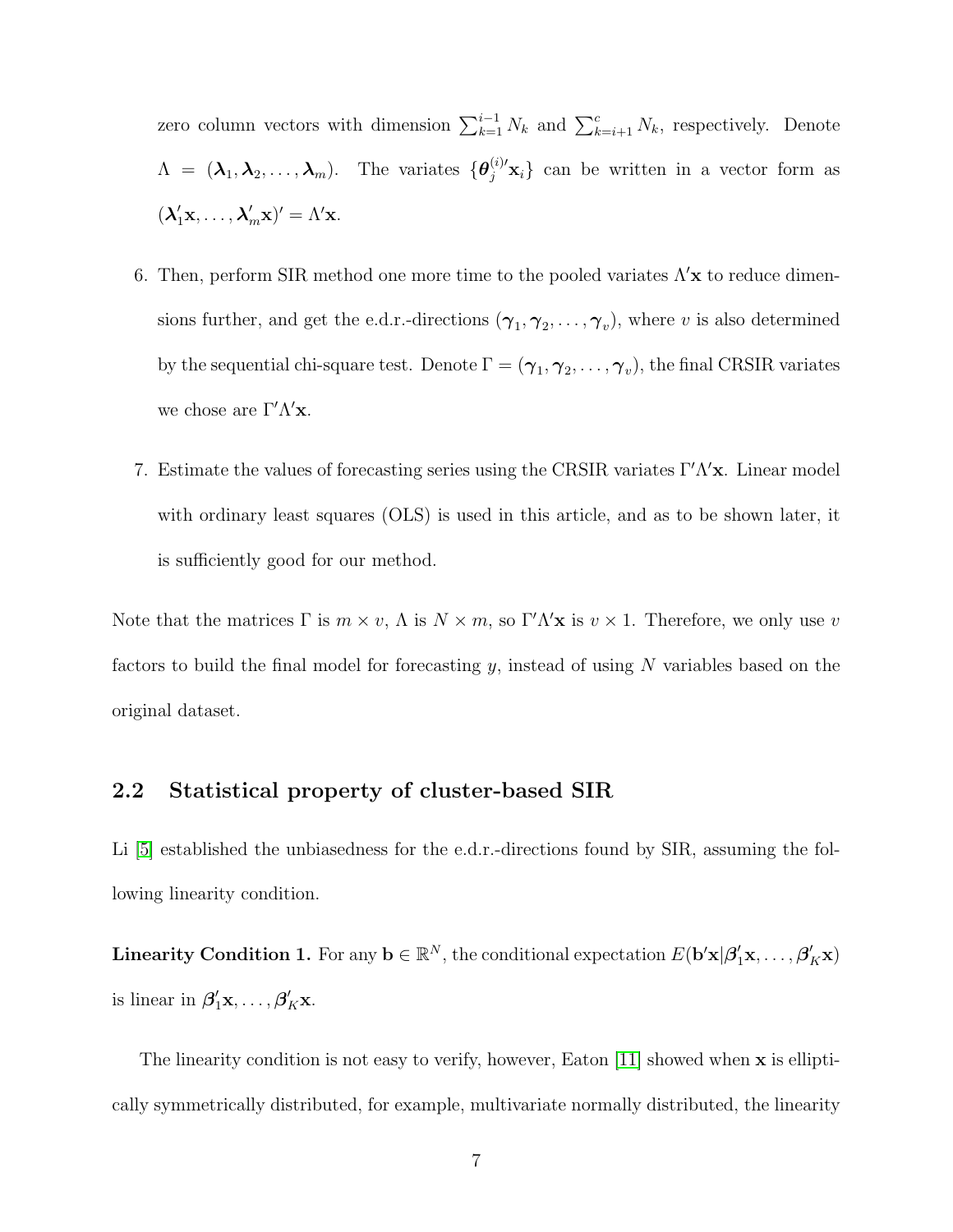condition holds. Furthermore, Hall and Li [\[12\]](#page-23-8) showed that elliptical symmetric distribution is not a restrictive assumption, because the linearity condition holds approximately when N is large even if the dataset has not been generated from an elliptically symmetric distribution.

Without loss of generality, we assume each variable in **x** has been standardized to zero mean and unit variance for our discussion. Li [\[5\]](#page-23-1) proved the following theorem,

<span id="page-7-0"></span>**Theorem 1.** Assume Linearity Condition [1,](#page-6-0) the centered inverse regression curve  $E(\mathbf{x}|y)$  is contained in the space spanned by  $\Sigma_{\mathbf{x}}\mathbf{\beta}_j$ ,  $j=1,\ldots,K$ , where  $\Sigma_{\mathbf{x}}$  is the covariance matrix of x.

Figure [2](#page-8-0) shows a three-dimensional case when  $\mathbf{x} = (x_1, x_2, x_3)'$ , since the inverse regression function  $E(\mathbf{x}|y)$  is a function of y, it draws a curve in the three-dimensional space when y changes. Theorem [1](#page-7-0) indicates that such curve is located exactly on the plane spanned by two directions  $d_1$  and  $d_2$  from  $\Sigma_{\mathbf{x}} \mathbf{\beta}_j$ ,  $j = 1, 2$ , assuming  $K = 2$ .

Similar unbiasedness property can be proved for our cluster-based SIR.

<span id="page-7-1"></span>**Theorem 2.** Under certain linearity conditions,  $E(\mathbf{x}|y)$  is contained in the space spanned by  $\Sigma_{\mathbf{x}}\Lambda\Gamma$ .

Theorem [2](#page-7-1) describes the desirable property that there is no estimation bias. The e.d.r. space estimated by our CRSIR method contains the true inverse regression curve. The details of the proof are provided in the Appendix.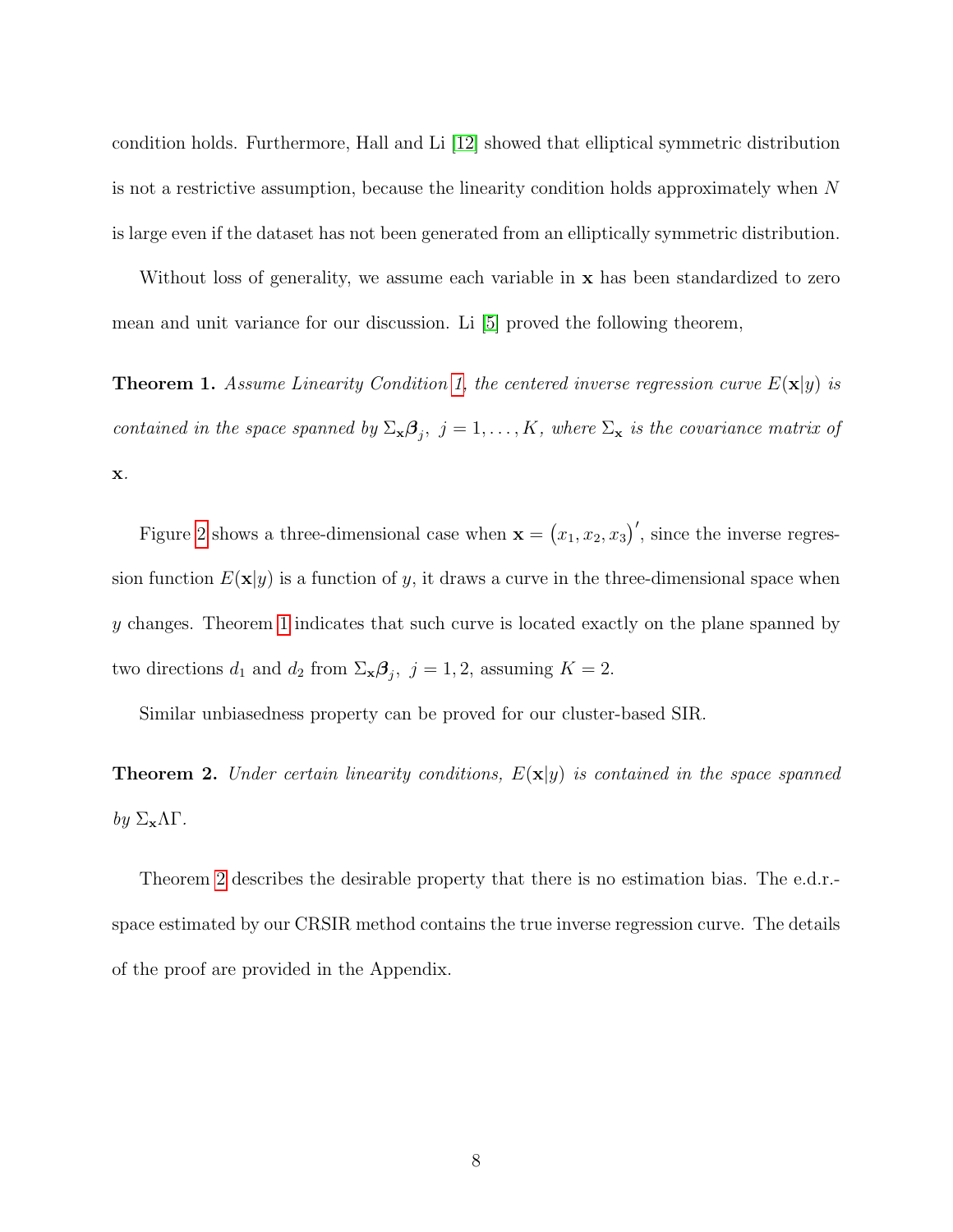<span id="page-8-0"></span>

Figure 2: Inverse Regression Curve in a Three-Dimensional Space

#### 2.3 Orthogonalization

For a given dataset **X** with dimension  $N \times T$ , and clusters  $X_1, \ldots, X_c$ , the correlations between these clusters need to be reduced to zero, to achieve cluster-wise independence. QR decomposition along with projection operators is used to perform the orthogonalization.

To begin with, use QR decomposition to find the orthogonal bases of the first cluster  $X_1$ , named as  $Q_1$ . Next, project the second cluster  $X_2$  onto the space of span $\{Q_1\}^{\perp}$ , which is the orthogonal complement of the space spanned by  $X_1$ , named as  $X_2^*$ ,

$$
X_2^* = (I - Q_1 Q_1') X_2.
$$
 (3)

Then use QR decomposition again to find the orthogonal bases of  $X_2^*$ , named as  $Q_2$ , and project  $X_3$  onto the space of span ${Q_1, Q_2}^{\perp}$ , named as  $X_3^*$ . Keep doing such process till the last cluster  $\mathbf{X_c}$ , we will get a new sequence of clusters  $\mathbf{X_1}, \mathbf{X_2}^*, \ldots, \mathbf{X_c}^*$ , in which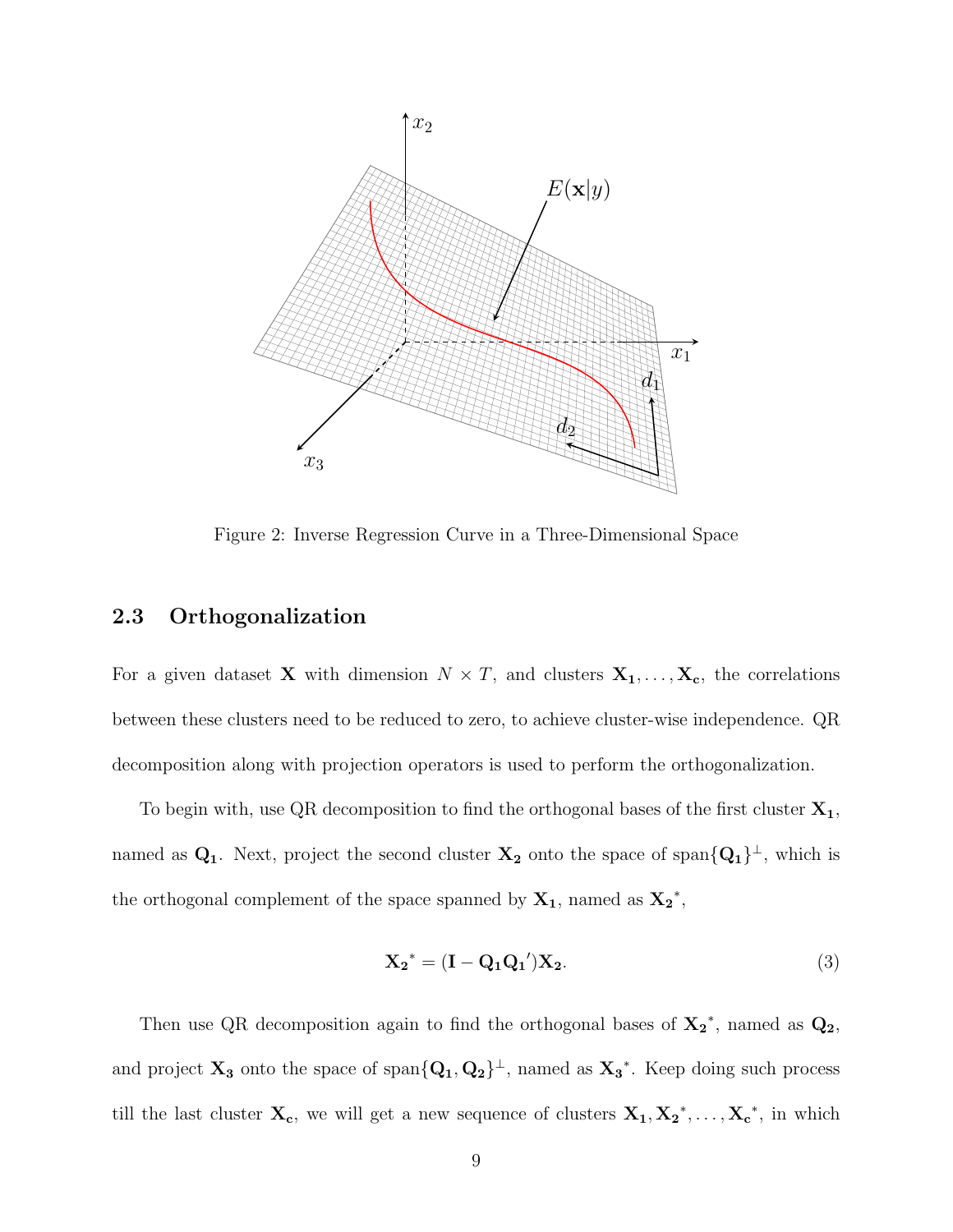every two clusters are orthogonal, and the new sequence contains all the information of the original dataset X.

### 2.4 Regularization

Due to the high correlations between the series within each cluster, the covariance matrices of each cluster  $\Sigma_{\mathbf{x}_i}$  are ill-conditioned, which make them hard to be inversed. We suggest a regularized version of the covariance matrix to overcome this issue (Friedman [\[13\]](#page-23-9)).

$$
\Sigma_{\mathbf{x_i}}(\tau) = (1 - \tau)\Sigma_{\mathbf{x_i}} + \tau \frac{\text{tr}\Sigma_{\mathbf{x_i}}}{N_i} I_{N_i},\tag{4}
$$

where  $\tau \in [0,1]$  is the shrinkage parameter. This is similar to the ridge version proposed by Zhong et al. [\[6\]](#page-23-2), which replaces  $\Sigma_{\mathbf{x_i}}$  with  $\Sigma_{\mathbf{x_i}} + \tau I_{N_i}$ .

The shrinkage parameter  $\tau$  can be chosen by cross-validation. Note when  $\tau = 1$ , the regularized covariance matrix will degenerate to a diagonal matrix whose diagonal elements are the means of the eigenvalues of  $\Sigma_{\mathbf{x_i}}$ . In such case, the chosen e.d.r.-direction is one of the input series, and the other series, which may also contain information for the predictors, are discarded.

#### 2.5 Comparison between CRSIR and SIR

Before applying the proposed CRSIR method to real data, consider the following simulated example first, for comparing the performance of CRSIR and SIR methods.

We choose  $\gamma$  clusters of predictors with cluster size 10, say,  $x_1, x_2, \dots, x_{\gamma}$ , which are independent and identically distributed (i.i.d.) with multivariate normal distribution  $N(0, \Sigma)$ , where  $\Sigma$  is a  $10 \times 10$  covariance matrix with 1 at diagonal and 0.9 at off-diagonal.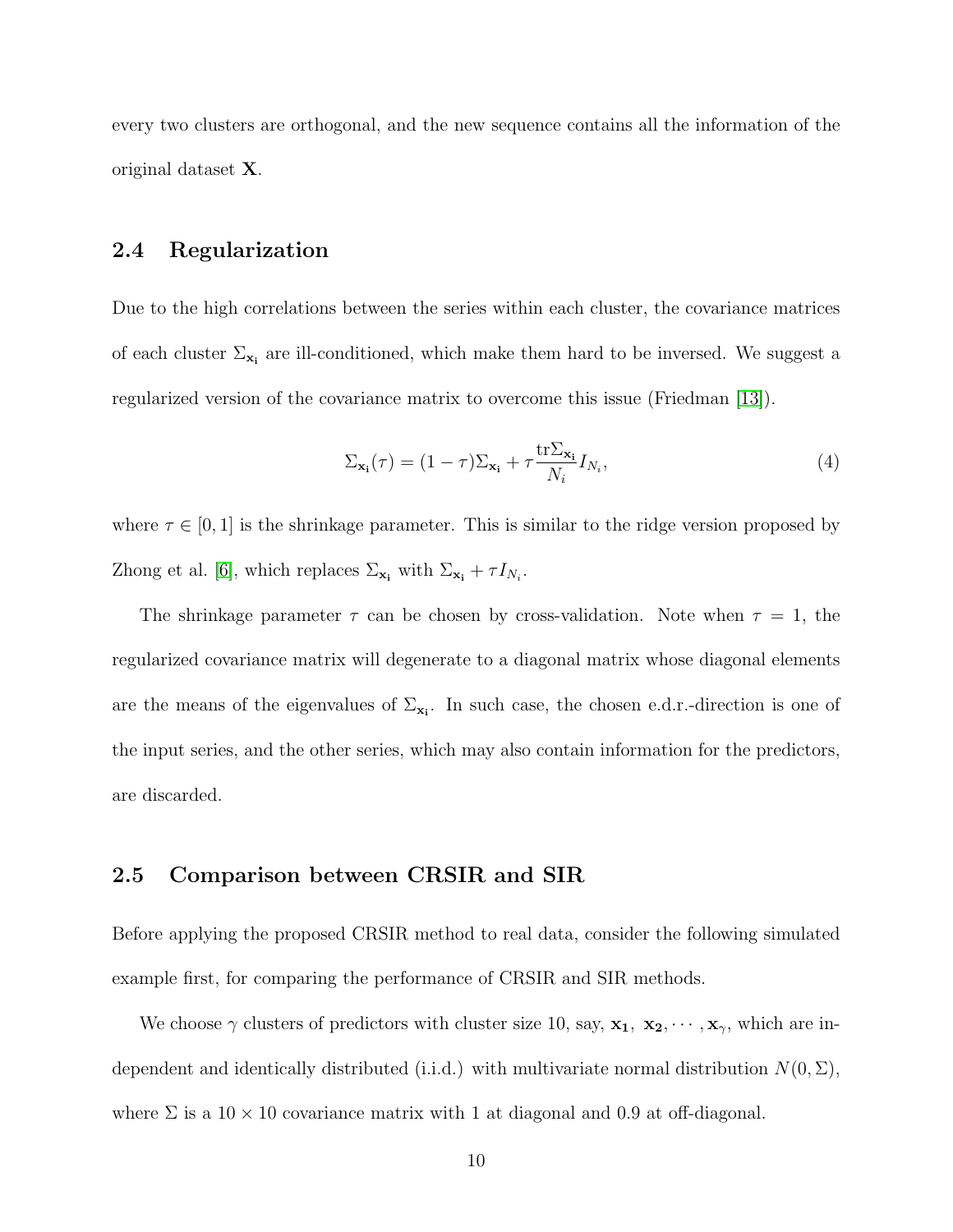The response  $y$  is simulated using the following formula,

$$
y = \sum_{j=1}^{\gamma} j \times \mathbf{x_j} + \mathbf{e}
$$

Where the random error **e** is independent to  $\mathbf{x_i}$ 's, and follows normal distribution  $N(0, 0.1)$ .

For simplicity, as well as keeping consistent with our following example, root mean square error (RMSE) is considered as a criterion to evaluate both in-sample prediction and out-ofsample forecasting.

$$
RMSE = \sqrt{\sum_{i=1}^{T} (\hat{y}_i - y_i)^2 / T},
$$
\n(5)

where  $\hat{y}_i$  is the *i*th predicted value of the response,  $y_i$  is the *i*th observed value, and T is the number of observations.

We simulate 600 observations, in which 300 of them are used as training data and the others are used as testing data, at each run under above conditions. In CRSIR, the parameters c and  $\tau$  are chosen to minimize the in-sample RMSE for each run. Table [1](#page-10-0) presents the means and standard deviations (in the parentheses) for the RMSE of SIR and CRSIR across 100 runs for several cluster numbers, and the median of the corresponding optimal c and  $\tau$ .

Table 1: Simulation Results for CRSIR and SIR

<span id="page-10-0"></span>

|               |             | <b>SIR</b>    | <b>CRSIR</b> |               |                |                |  |  |
|---------------|-------------|---------------|--------------|---------------|----------------|----------------|--|--|
|               | In-sample   | Out-of-sample | In-sample    | Out-of-sample | median(c)      | $median(\tau)$ |  |  |
| $\gamma=1$    | 1.64(0.40)  | 1.65(0.41)    | 1.63(0.29)   | 1.65(0.35)    | $\overline{2}$ | 0.52           |  |  |
| $\gamma=2$    | 3.25(0.63)  | 3.41(0.69)    | 3.09(0.42)   | 3.22(0.46)    | $\overline{2}$ | $0.56\,$       |  |  |
| $\gamma=5$    | 8.24(1.06)  | 9.07(1.34)    | 6.34(0.46)   | 6.56(0.45)    | 5              | 0.71           |  |  |
| $\gamma = 10$ | 16.62(2.01) | 20.41(2.61)   | 10.08(0.76)  | 10.55(0.94)   | 10             | 0.74           |  |  |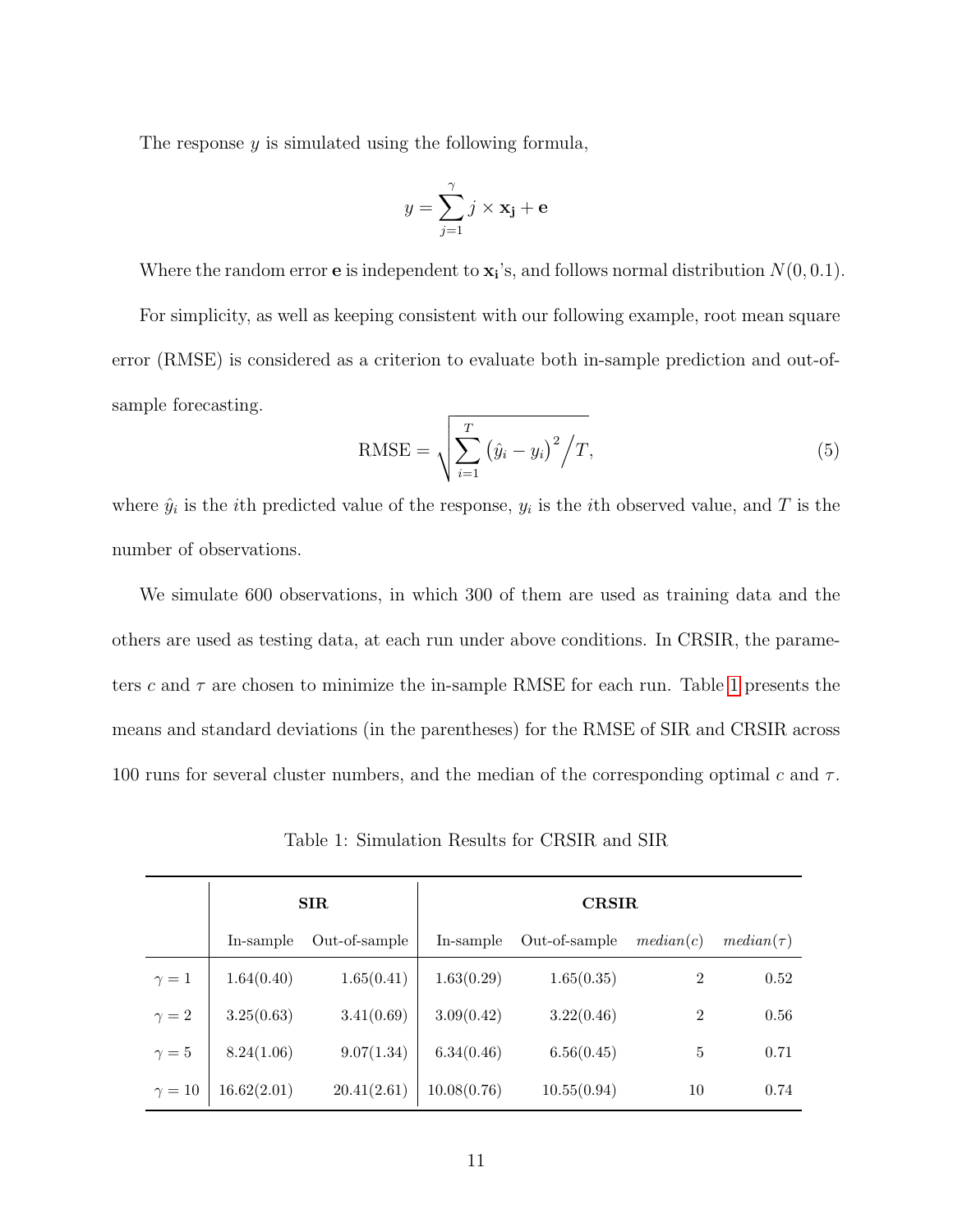From Table [1,](#page-10-0) it is clear that CRSIR has better results than SIR for both in-sample prediction and out-of-sample forecasting. The CRSIR has similar RMSEs with smaller standard deviations when the number of clusters degenerates to 1, but it appears to be superior when the number of clusters increases. Besides, CRSIR outstands itself in out-of-sample forecasting, RMSEs for the testing data are almost the same as the one for training data, while SIR has much larger out-of-sample RMSEs. In addition, our other simulations, which are not presented here, show that CRSIR performs even better when the sample size T decreases to N.

## 3 Empirical application

#### 3.1 Dataset and method

The dataset we use is Stock and Watson [\[3\]](#page-22-2) dataset, which contains 143 quarterly macroeconomic variables from 13 economic categories, such as gross domestic product (GDP), industrial production (IP), employment, price indexes, interest rates, etc. We use 109 of them as explanatory variables, since the other 34 are just high-level aggregates of the 109. All 143 variables are used for forecasting purposes.

Following Stock and Watson's data transformation methodology, first differences of logarithms, first differences, and second differences of logarithms are used for real quantity variables, nominal interest rate variables, and price series, respectively. The correlation plot of the 109 predictor series after logarithm and/or differences is showed in Figure [3,](#page-13-0) which demonstrates that there do exist some highly correlated blocks. Therefore, our cluster-based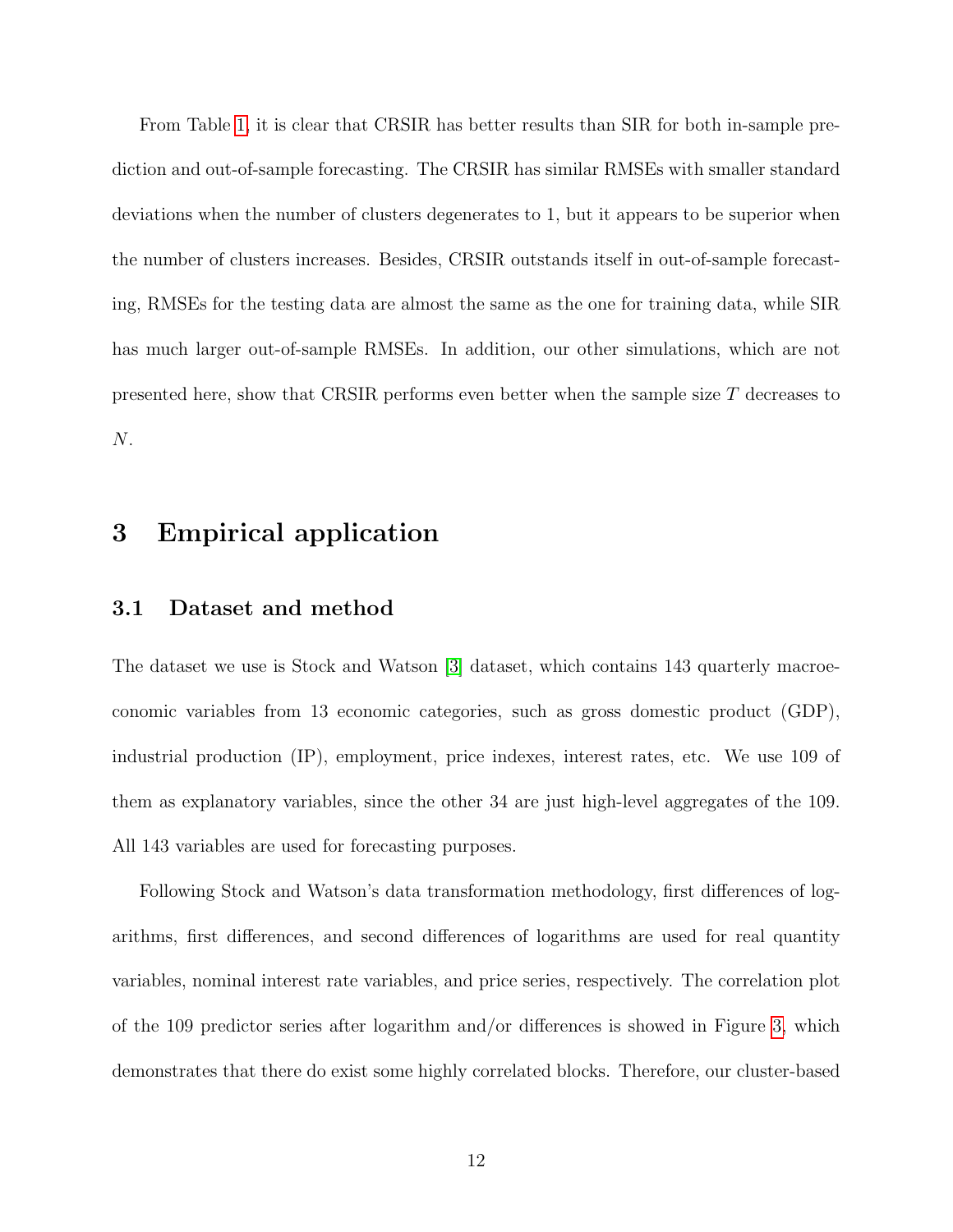method is necessary for this dataset.

For the purpose of comparison, similar rolling pseudo out-of-sample forecasting simulation as in Stock and Watson [\[3\]](#page-22-2) is used, as well as the cross validation for choosing c and  $\tau$ . In general, starting from 1985 to 2008, at each date  $t$ , using the data prior to  $t$  to predict the forecasted variable y at h date ahead, which is denoted as  $\hat{y}_{t+h}$ . The main steps can be described as follows,

- 1. Use the formula given by Stock and Watson [\[3\]](#page-22-2) Table B.2 to transform all the series and screen for outliers.
- 2. At each date t, use cross-validation, which is described below, to the most recent 100 observations to choose the parameter c and  $\tau$  in CRSIR based on mean square error.
- 3. Use the chosen  $\hat{c}$  and  $\hat{\tau}$  with the data prior to t to predict  $\hat{y}_{t+h}$  by CRSIR.
- 4. Calculate the RMSE for the forecasting procedure,

RMSE = 
$$
\sqrt{\sum_{t=1}^{T} (y_{t+h} - \hat{y}_{t+h})^2 / T}.
$$

The steps for cross-validation are described as follows,

- (i) Regress  $y_{t+h}$  and  $x_t$  on the autoregressive terms 1,  $y_t$ ,  $y_{t-1}$ ,  $y_{t-2}$ ,  $y_{t-3}$ , in order to eliminate the autoregressive effect. Denote the residuals as  $\tilde{y}_{t+h}$  and  $\tilde{x}_t$ .
- (ii) Let  $\Im(t) = \{1, \dots, t 2h 3, t + 2h + 3, \dots, 100\}$ , at each date  $t = 1, \dots, 100 h$ , find the e.d.r-directions and linear regression model using CRSIR and observations  $\tilde{y}_i$ and  $\tilde{x}_i, i \in \Im(t)$ .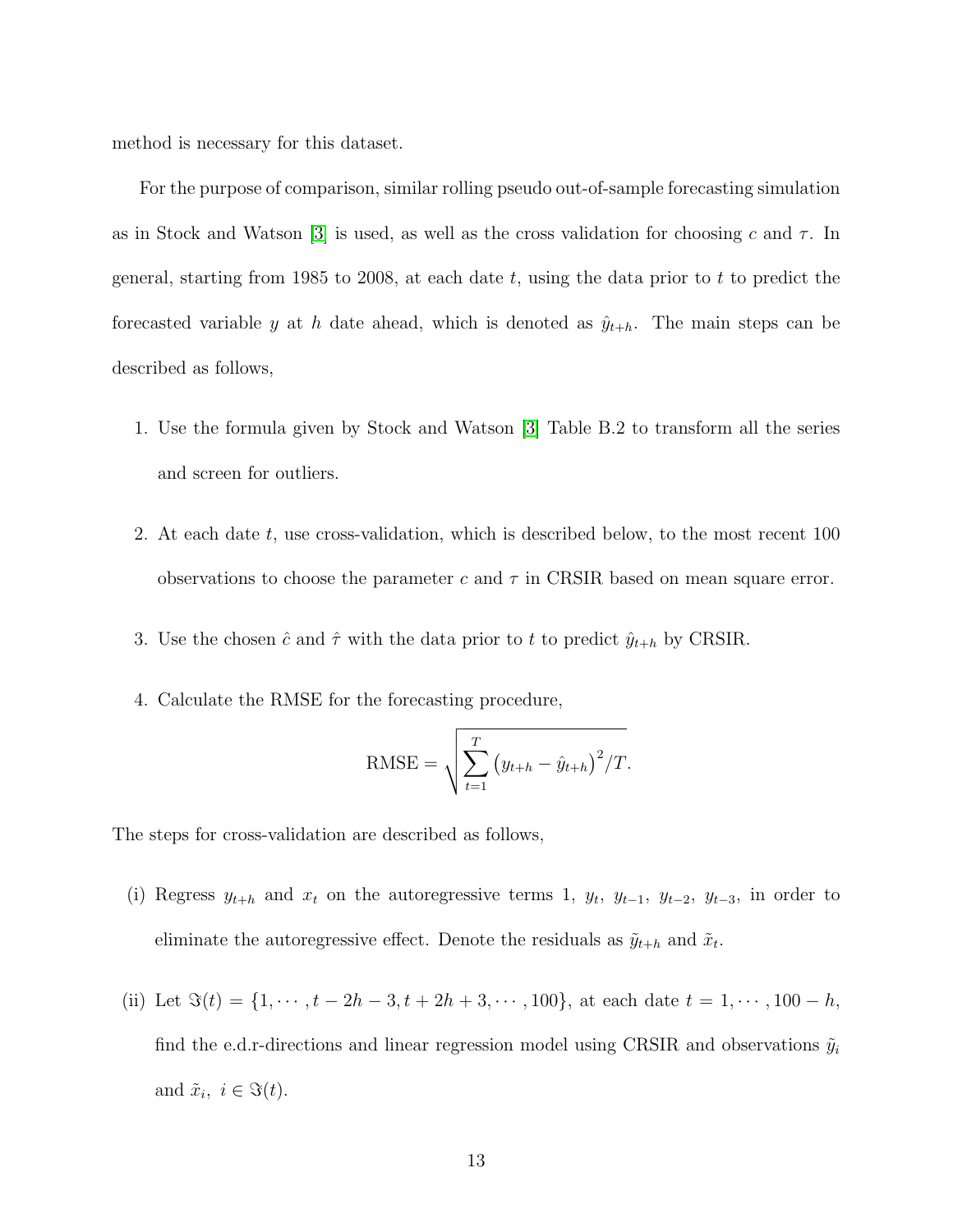<span id="page-13-0"></span>

Figure 3: Plot of Correlations of the 109 Predictor Series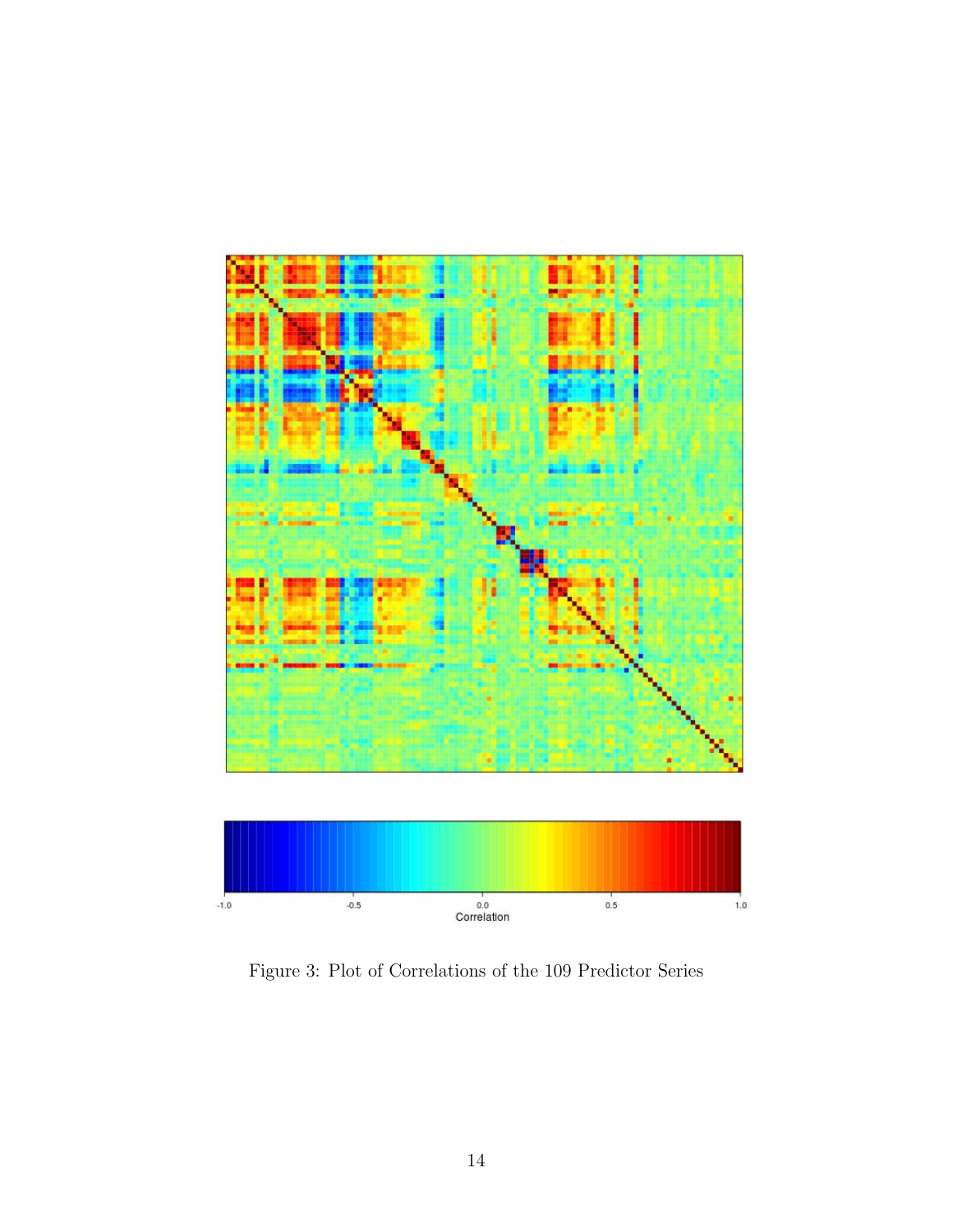- (iii) Use the e.d.r-directions and linear regression model from the above step at date  $t$  to predict  $\tilde{y}_{t+h}$ .
- (iv) For fixed h, parameters  $(c, \tau)$  are chosen by minimizing the sum of squared forecasting error,

$$
(\hat{c}, \hat{\tau}) = \operatorname{argmin} \frac{1}{100 - h} \sum_{t=1}^{100 - h} \left( \tilde{y}_{t+h} - \hat{\tilde{y}}_{t+h} \right)^2.
$$

#### 3.2 Results

We compare our method with the dynamic factor model using the first five principle components (DFM-5), which was claimed to be no worse than any other shrinkage methods according to Stock and Watson (2011). Besides, autoregressive model of order 4 (AR(4)) is used as a benchmark, and all RMSEs are recorded as the ratio relative to AR(4), smaller relative RMSE indicates better forecasting performance.

Table [2](#page-15-0) presents the number of series with smaller RMSEs than AR(4) model for CRSIR and DFM-5. We can see that for forecasting period  $h = 1$ , if CRSIR is used, there are 97 series out of 143 have smaller RMSEs than the benchmark AR(4) model. If DFM-5 is used, only 85 series out of 143 have smaller RMSEs than AR(4) model. The differences become even larger for big forecasting period, when  $h = 4$  the number of series of CRSIR increases to 115 while the number of DFM-5 decreases to 53.

Table [3](#page-16-0) presents the distributions of the RMSEs for AR(4), DFM-5, and CRSIR methods. When  $h = 1$ , the first quartile of the relative RMSE of CRSIR is just 0.768, which is much smaller than the relative RMSE of DFM-5 (0.961), and the median relative RMSE of CRSIR is 0.907, while DFM-5 has 0.993. When  $h = 2$  and  $h = 4$ , CRSIR improves the forecasting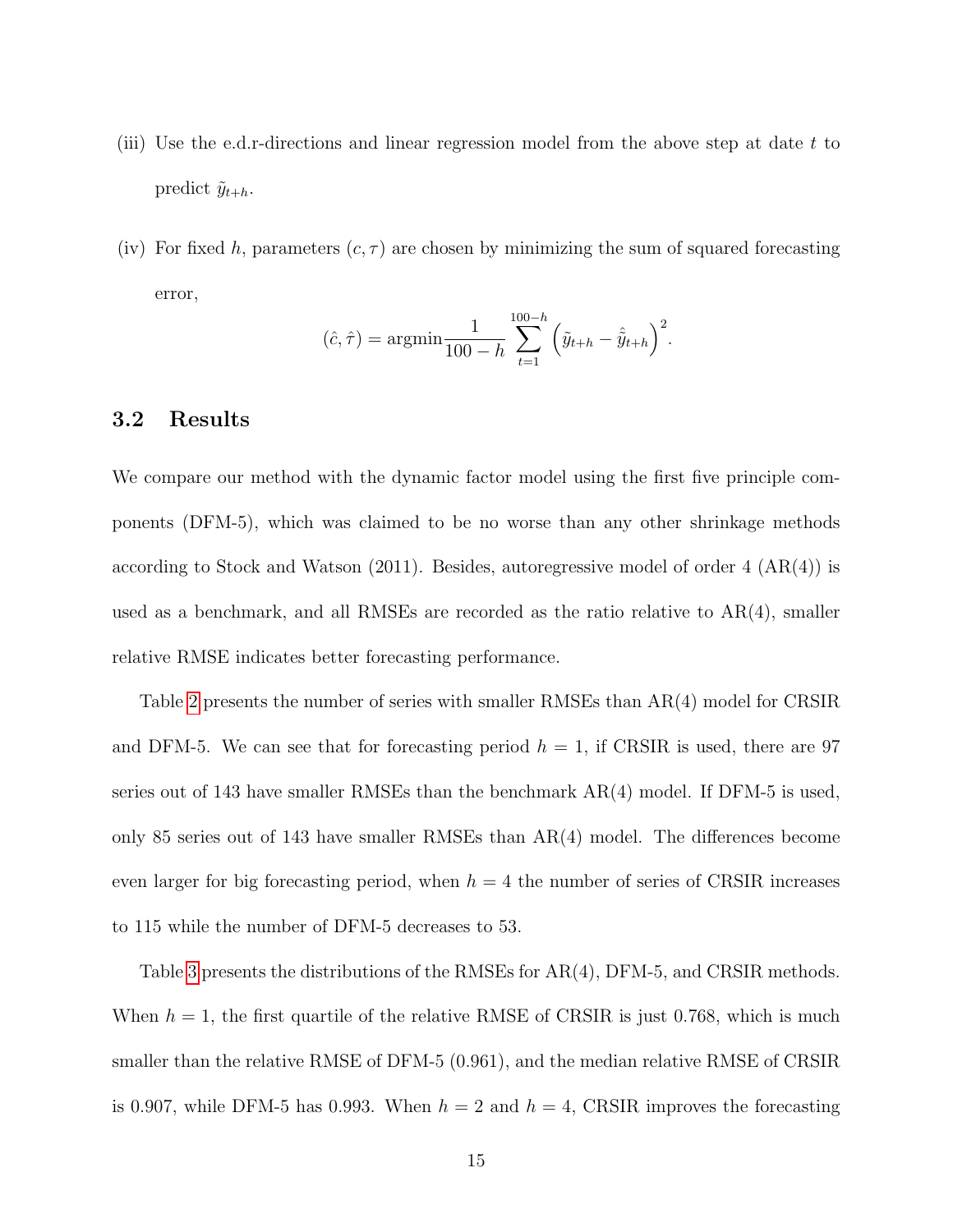|                  | DFM-5 CRSIR |     |
|------------------|-------------|-----|
| $h=1$            | 85          | 97  |
| $\mathfrak{h}=2$ | 59          | 109 |
| $h=4$            | 53          | 115 |

<span id="page-15-0"></span>Table 2: Number of Series with Smaller RMSE than AR(4) Model

results of  $AR(4)$  for more than 3/4 of the series. The relative RMSEs of CRSIR at first, second, and third quartile are all smaller than those of DFM-5.

From Table [2](#page-15-0) and [3,](#page-16-0) one can tell that CRSIR improves the forecasting results significantly compared to the DFM-5 method, especially for longer forecasting period.

Table [4](#page-17-0) presents the median RMSEs relative to AR(4) model by category via crossvalidation. Column "S&W" reports the smallest relative RMSE Stock and Watson got using DFM-5 and other shrinkage methods in their 2011 paper. Comparing all these results, CRSIR method has smaller median relative RMSEs for more than 70% of these categories among three forecasting period, which demonstrates its superiority again.

Table [4](#page-17-0) also indicates the performance of CRSIR varied across categories. It has outstanding performance for some categories, such as Industrial Production, Unemployment Rate, Inventories, Interest Rates, etc. But it does not work well for some others, such as Housing, Money, Exchange Rates. Figure [5](#page-20-0) plots six series from both CRSIR favored and no-favored categories. Three of them in Figure [4I](#page-18-0) are from CRSIR favored categories and three of them in Figure [4II](#page-18-1) are from CRSIR no-favored categories. From these plots,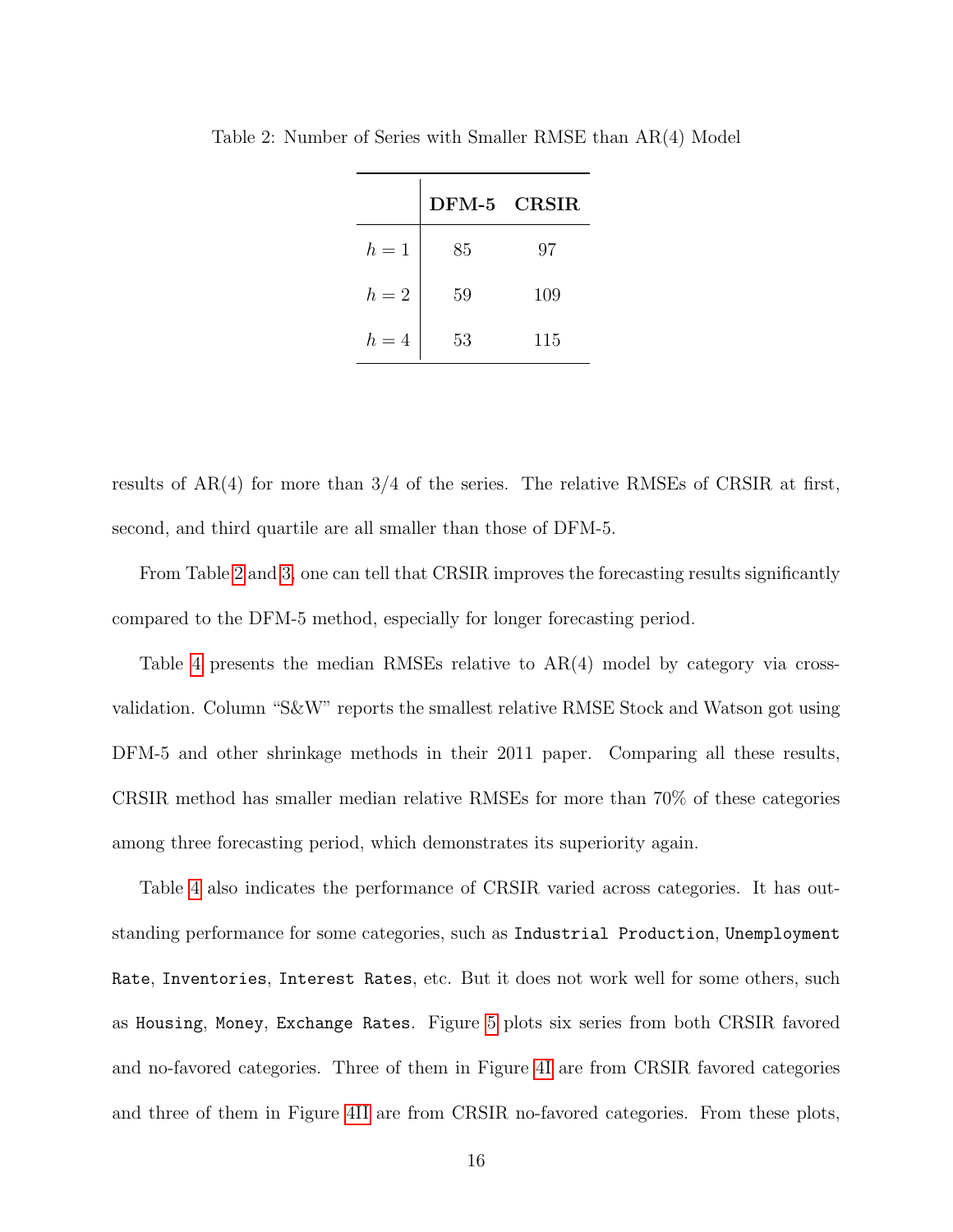<span id="page-16-0"></span>

| Method       | Percentiles |                         |                 |       |       |  |  |
|--------------|-------------|-------------------------|-----------------|-------|-------|--|--|
|              | 0.050       | 0.250                   | $0.500$ $0.750$ |       | 0.950 |  |  |
| AR(4)        | 1.000       | 1.000                   | 1.000           | 1.000 | 1.000 |  |  |
| $DFM-5$      | 0.874       | 0.961                   | 0.993           | 1.022 | 1.089 |  |  |
| <b>CRSIR</b> |             | 0.621 0.768 0.907 1.048 |                 |       | 1.372 |  |  |

(I)  $h = 1$ 

(II)  $h=2\,$ 

| Method  | Percentiles |                                          |             |       |       |  |  |  |
|---------|-------------|------------------------------------------|-------------|-------|-------|--|--|--|
|         | 0.050       | 0.250                                    | 0.500 0.750 |       | 0.950 |  |  |  |
| AR(4)   | 1.000       | 1.000                                    | 1.000       | 1.000 | 1.000 |  |  |  |
| $DFM-5$ | 0.882       | 0.976                                    | 1.010       | 1.044 | 1.125 |  |  |  |
| CRSIR   |             | $0.652\quad 0.759\quad 0.865\quad 0.991$ |             |       | 1.186 |  |  |  |

(III)  $h=4\,$ 

| Method  |       |       | Percentiles     |       |       |
|---------|-------|-------|-----------------|-------|-------|
|         | 0.050 | 0.250 | $0.500$ $0.750$ |       | 0.950 |
| AR(4)   | 1.000 | 1.000 | 1.000           | 1.000 | 1.000 |
| $DFM-5$ | 0.903 | 0.980 | 1.020           | 1.058 | 1.138 |
| CRSIR   | 0.648 | 0.736 | 0.827 0.940     |       | 1.220 |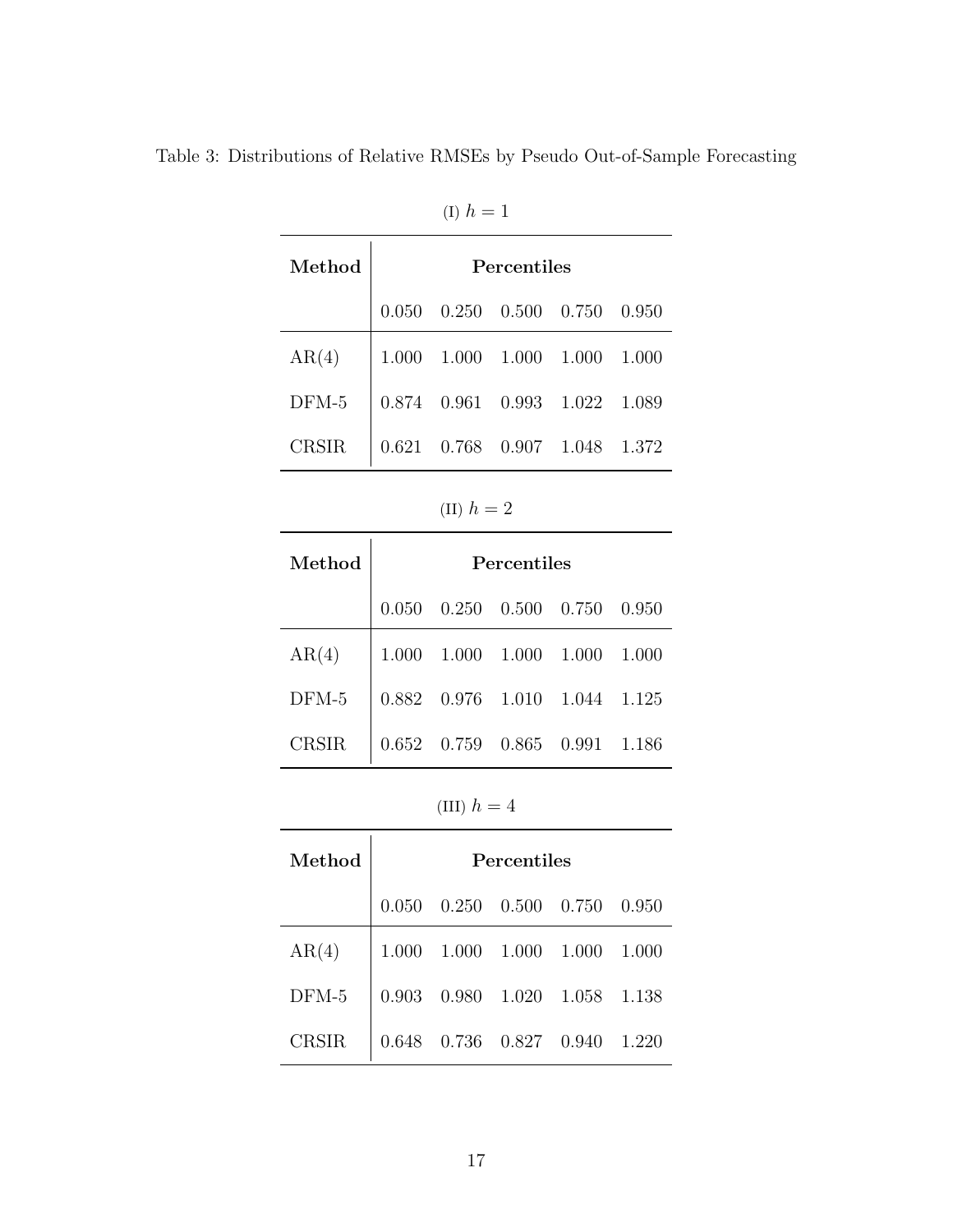|                          |         | $h=1$ |              |         | $h=2$ |              |         | $h=4$ |              |
|--------------------------|---------|-------|--------------|---------|-------|--------------|---------|-------|--------------|
| Category                 | $DFM-5$ | S&W   | <b>CRSIR</b> | $DFM-5$ | S&W   | <b>CRSIR</b> | $DFM-5$ | S&W   | <b>CRSIR</b> |
| 1. GDP Components        | 0.905   | 0.905 | 1.079        | 0.907   | 0.870 | 0.807        | 0.906   | 0.906 | 0.839        |
| 2. Industrial Production | 0.882   | 0.882 | 0.669        | 0.861   | 0.852 | 0.694        | 0.827   | 0.827 | 0.745        |
| 3. Employment            | 0.861   | 0.861 | 0.849        | 0.861   | 0.859 | 0.803        | 0.844   | 0.842 | 0.823        |
| 4. Unempl. Rate          | 0.800   | 0.799 | 0.771        | 0.750   | 0.723 | 0.723        | 0.762   | 0.743 | 0.647        |
| 5. Housing               | 0.936   | 0.897 | 1.220        | 0.940   | 0.902 | 1.081        | 0.926   | 0.882 | 0.807        |
| 6. Inventories           | 0.900   | 0.886 | 0.856        | 0.867   | 0.867 | 0.764        | 0.856   | 0.856 | 0.784        |
| 7. Prices                | 0.980   | 0.970 | 0.865        | 0.977   | 0.961 | 0.892        | 0.963   | 0.948 | 0.797        |
| 8. Wages                 | 0.993   | 0.938 | 0.967        | 0.999   | 0.919 | 0.960        | 1.019   | 0.931 | $1.031\,$    |
| 9. Interest Rates        | 0.980   | 0.946 | 0.849        | 0.952   | 0.928 | 0.892        | 0.956   | 0.949 | 0.822        |
| 10. Money                | 0.953   | 0.926 | $1.000\,$    | 0.933   | 0.921 | 0.950        | 0.909   | 0.909 | 0.927        |
| 11. Exchange Rates       | 1.015   | 0.981 | 0.974        | 1.015   | 0.980 | 1.108        | 1.036   | 0.965 | 1.150        |
| 12. Stock Prices         | 0.983   | 0.983 | 0.840        | 0.977   | 0.955 | 0.893        | 0.974   | 0.961 | 1.039        |
| 13. Cons. Exp.           | 0.977   | 0.977 | 0.765        | 0.963   | 0.960 | 1.082        | 0.966   | 0.955 | 0.963        |

<span id="page-17-0"></span>Table 4: Median Relative RMSE for Forecasting by Category of Series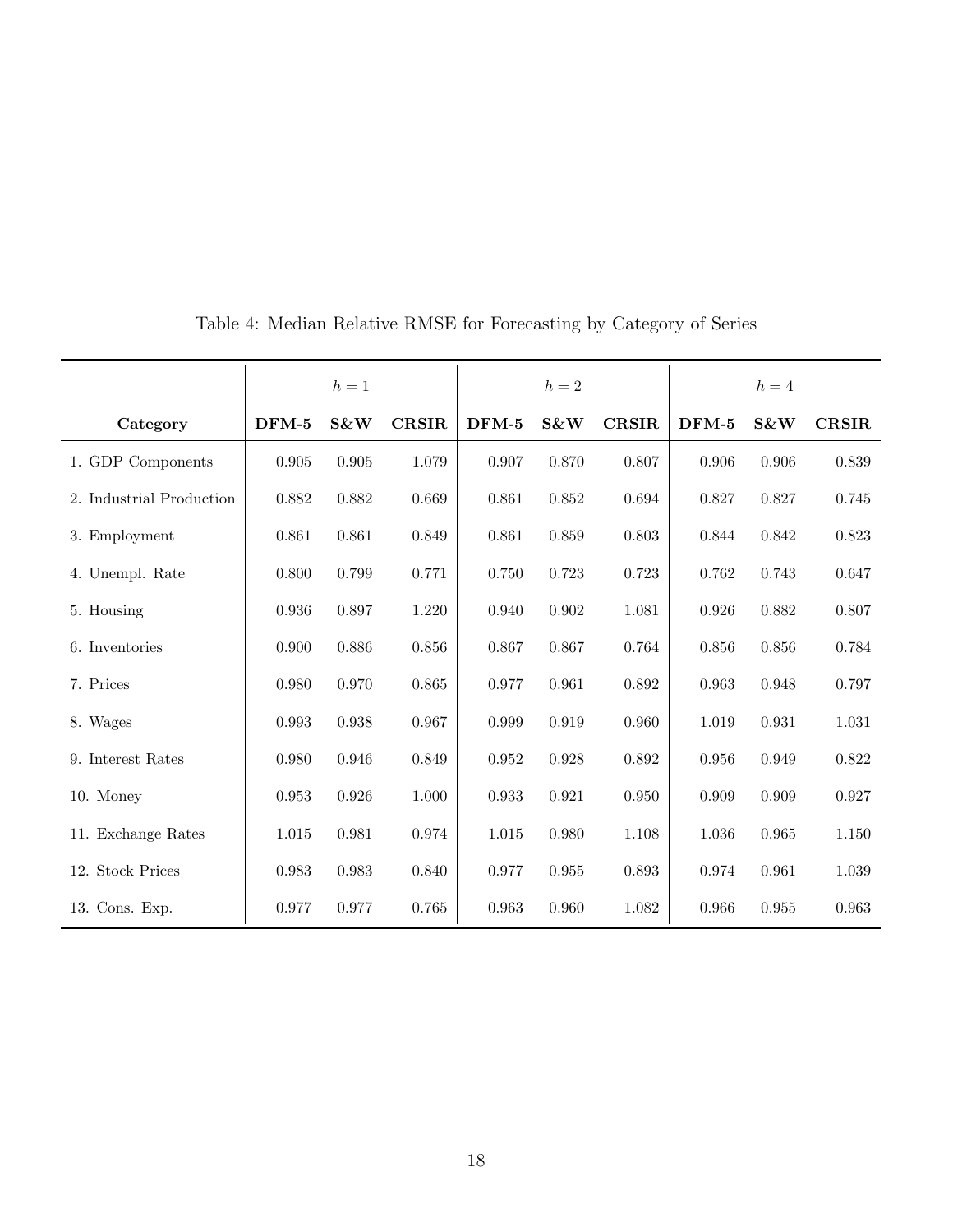<span id="page-18-0"></span>

<span id="page-18-1"></span>Figure 4: Plots of the Forecasting Values  $(\triangle)$  vs. Real Observations ( $\circ$ ) from 1985 to 2008.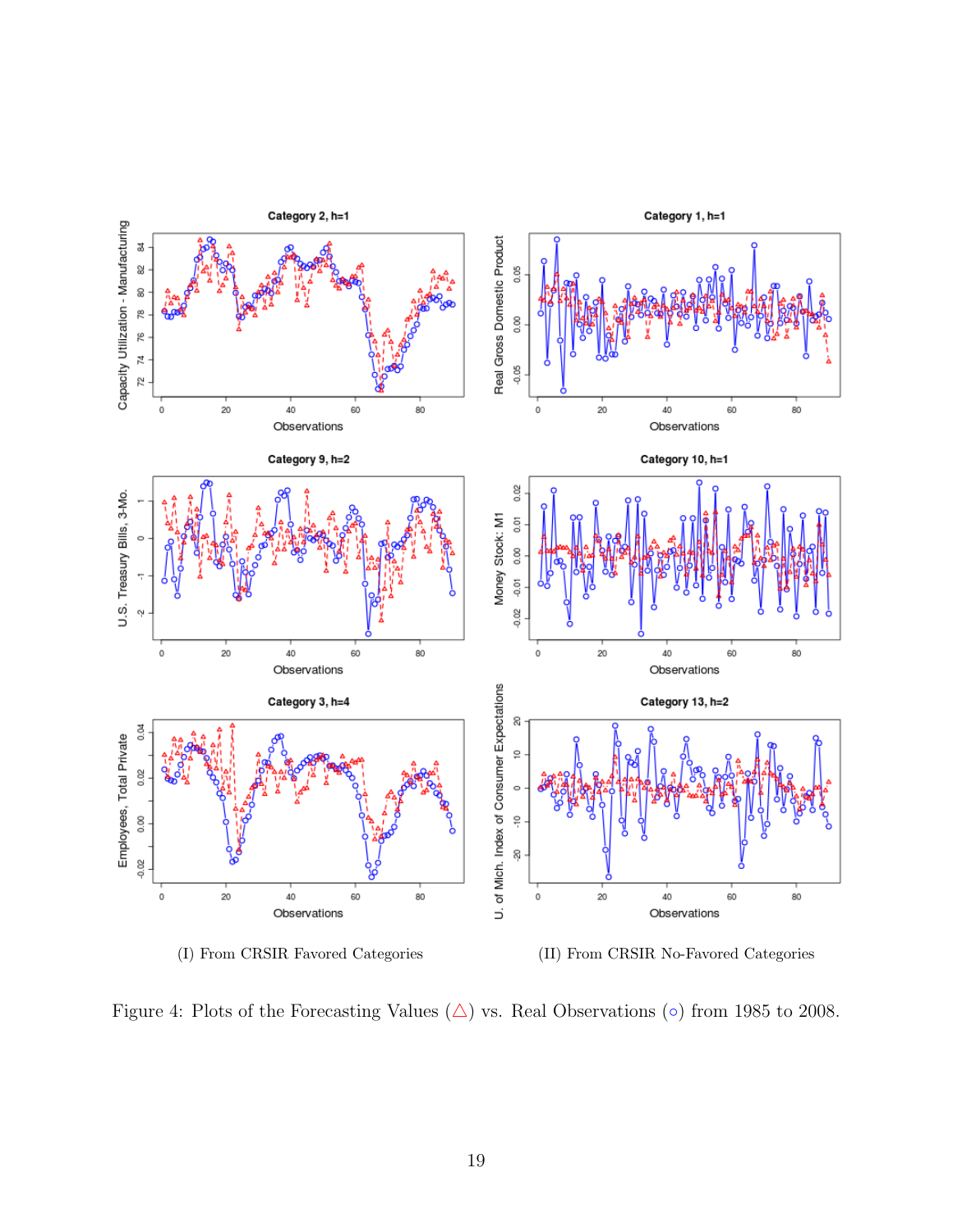one can see that the responses of the CRSIR no-favored series are quite disordered. They are more like white noises, the variations are big but the changes of x means are not distinct. The inverse regression method is aimed to detect the variation of  $E(\mathbf{x}|y)$ . If the conditional expectations of  $x$  do not have much difference for different values of  $y$ , the estimation for the e.d.r.-directions will be inaccurate, and will lead to the poor performance on forecasting.

Six series are reported as illustrations to show how the estimated RMSE changes when  $\tau$  or c changes. They are real average hourly earnings (PI), industrial production index (IP), unemployment rate (UR), employees (EMP), 3 months treasury bills (TBI LL), and 10 years treasury const maturities (TBOND). Figure [5](#page-20-0) shows the plot of their RMSEs with the values of shrinkage parameter  $\tau$  for  $h = 2$  and  $c = 10$ , Figure [6](#page-20-0) shows the plot of their RMSEs with the number of clusters c for  $h = 2$  and  $\tau = 0.5$ . RMSEs in both figures are standardizes to the same scale for comparing purposes. These two figures confirm that the clustering and regularized approach do enhance the performance for the regular SIR method, and for this dataset, optimal  $\tau$  is between 0.4 to 0.8, and optimal c is between 8 to 12.

Figure [7](#page-21-0) presents the pair plots of the forecasting series y with the first three e.d.r.directions estimated by CRSIR for one of the series. The other series in all horizons had similar results. It shows that the relation between the forecasting series and e.d.r.-directions is close to linear, along with the independence among e.d.r.-directions, it is reasonable to use linear model with OLS to predict the values of y.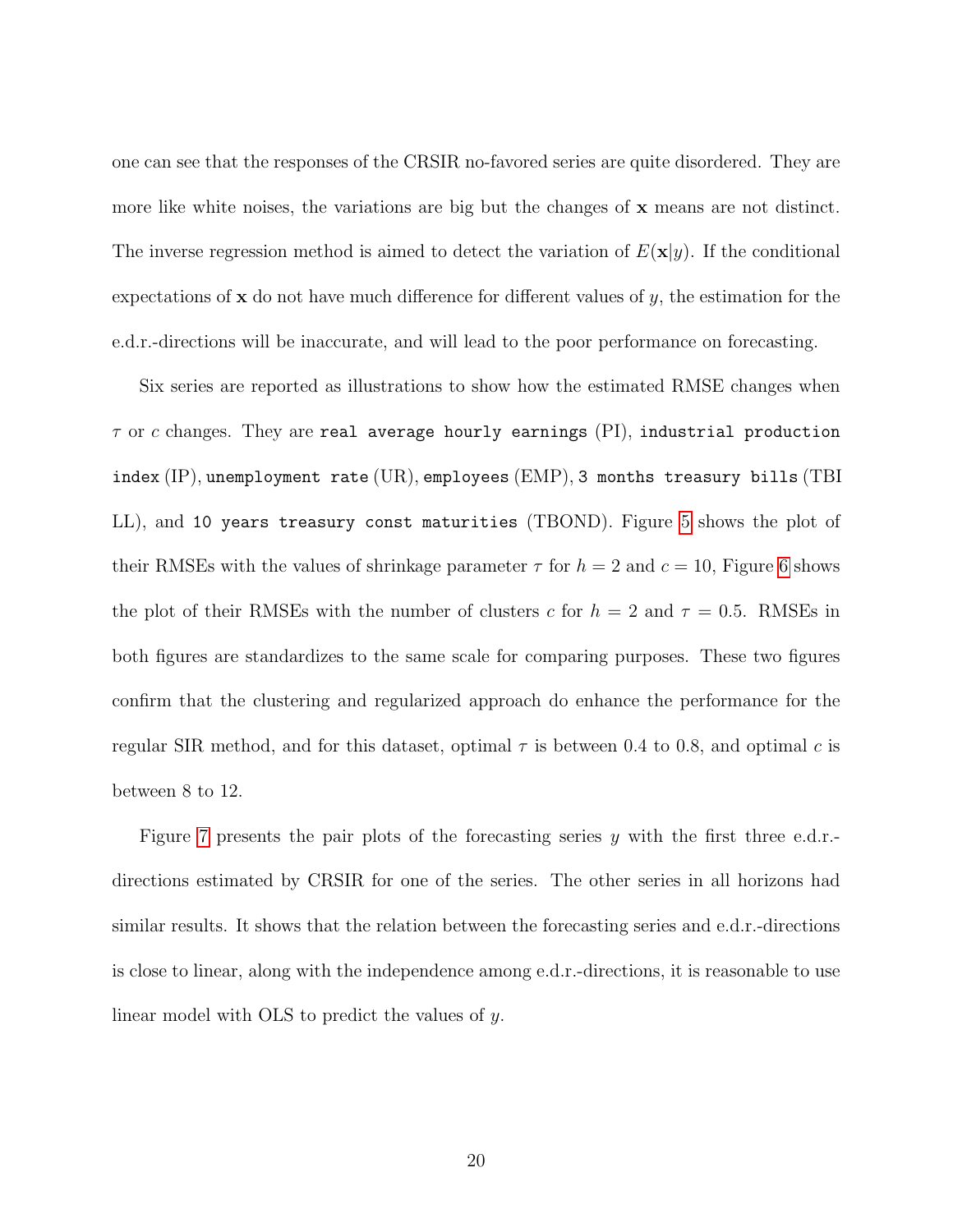<span id="page-20-0"></span>

Figure 5: RMSE vs.  $\tau$ 



Figure 6: RMSE vs. Number of Clusters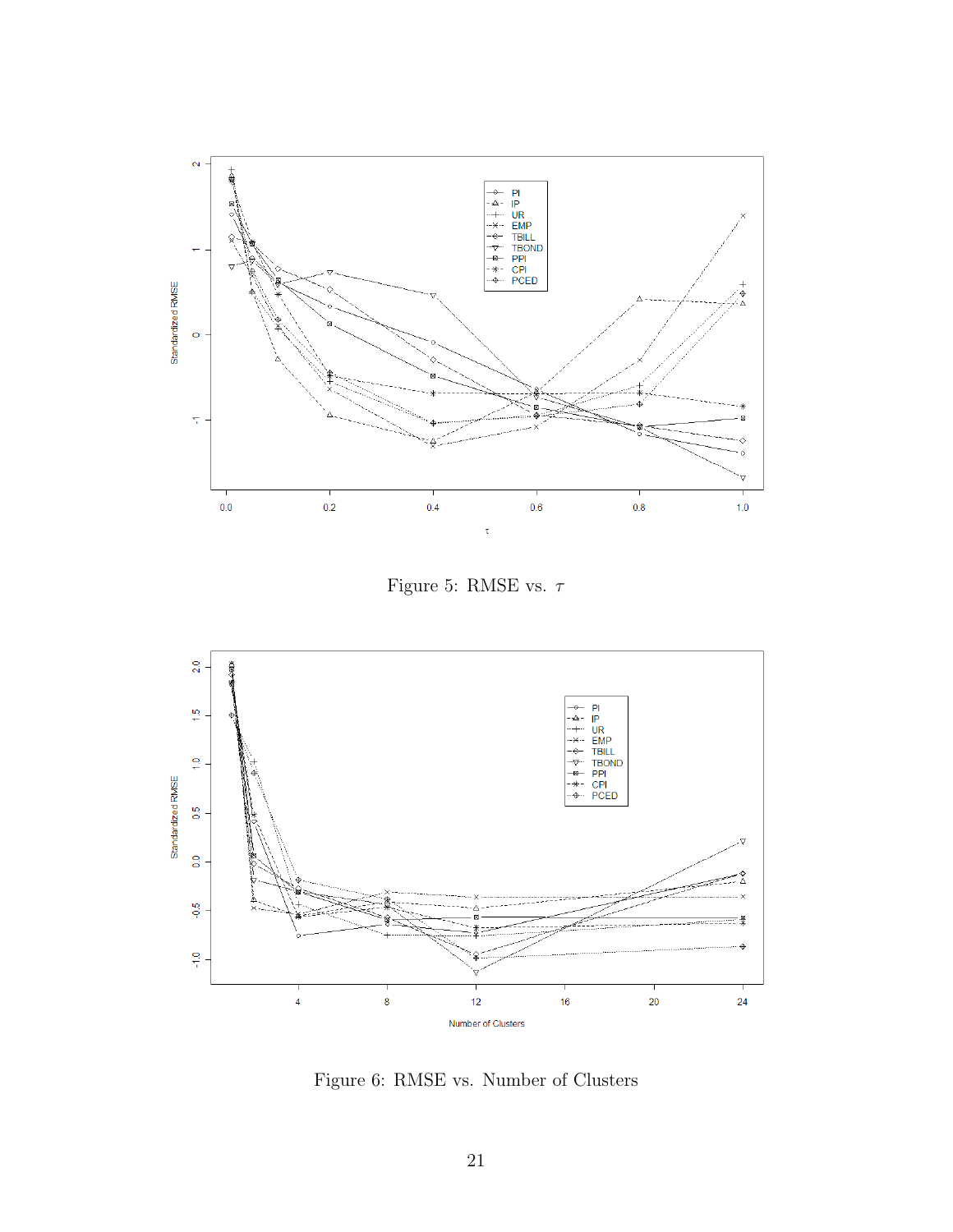<span id="page-21-0"></span>

Figure 7: y vs. the First Three e.d.r.-Directions  $x1, x2$  and  $x3$ 

## 4 Conclusion and discussion

Sliced inverse regression now becomes a popular dimension reduction method in computer science, engineering and biology. In this article, we bring it to macroeconomic forecasting model when there are a large number of predictors and high collinearity. Compared to the classical dynamic factor model, SIR retrieves information not only from the predictors but also from the response. Moreover, our cluster-based regularized SIR has the ability to handle highly collinearity or " $T < N$ " data. The simulation confirms that it offers a lot of improvements over DFM-5 model on the macroeconomic data set.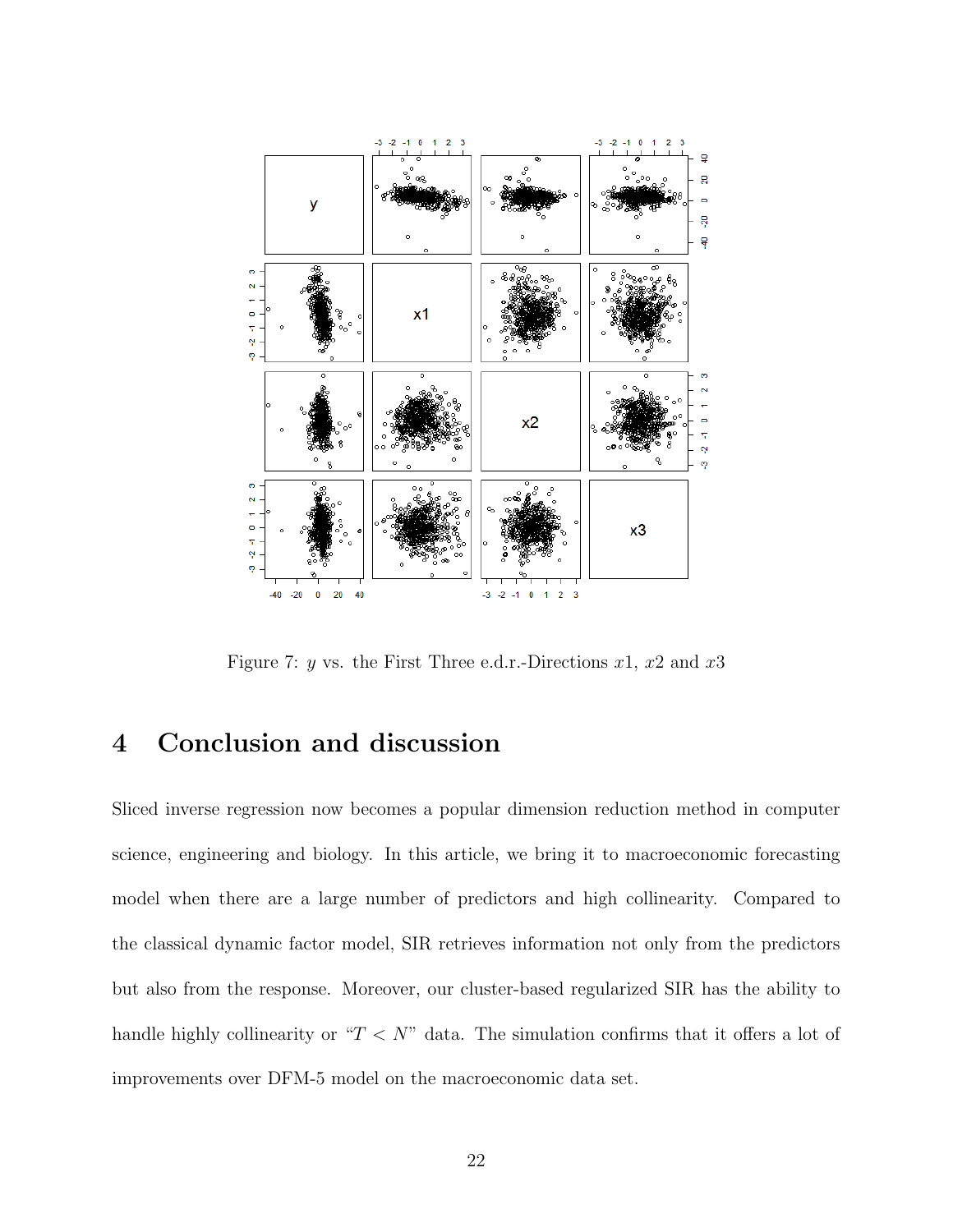After finding the CRSIR variates, we use linear models for forecasting the responses  $y$ , because scatter plots for CRSIR variates and y values show strong linear relationships, and the results are desirable. But one may use polynomials, splines, Lasso, or some other more advanced regression techniques for different cases to get better fitting results.

Based on its basic idea, there are more than one generalizations of SIR using higher order inverse moments. For instance, SAVE (Cook and Weisberg [\[14\]](#page-24-0)), SIR-II (Li [\[15\]](#page-24-1)), DR (Li and Wang [\[16\]](#page-24-2)), and SIMR (Ye and Yang [\[17\]](#page-24-3)). Our cluster-based algorithm can also be applied to these methods for highly collinearity data, and good performance is expected.

Above all, we can conclude that the cluster-based regularized sliced inverse regression is a powerful tool in forecasting using many predictors. It may not be limited in macroeconomic forecasting, and can also be applied to dimension reduction or variable selection problems in social science, microarray analysis, or clinical trails when the dataset is large and highly correlated.

## References

- <span id="page-22-0"></span>[1] J. Boivin and S. Ng, Understanding and comparing factor-based forecasts, International Journal of Central Banking, 2005.
- <span id="page-22-1"></span>[2] S. Eickmeier and C. Ziegler, How successful are dynamic factor models at forecasting output and inflation? A meta-analytic approach, Journal of Forecasting, 2008, 27(3): 237–265.
- <span id="page-22-2"></span>[3] J.H. Stock and M.W. Watson, Generalized shrinkage methods for forecasting using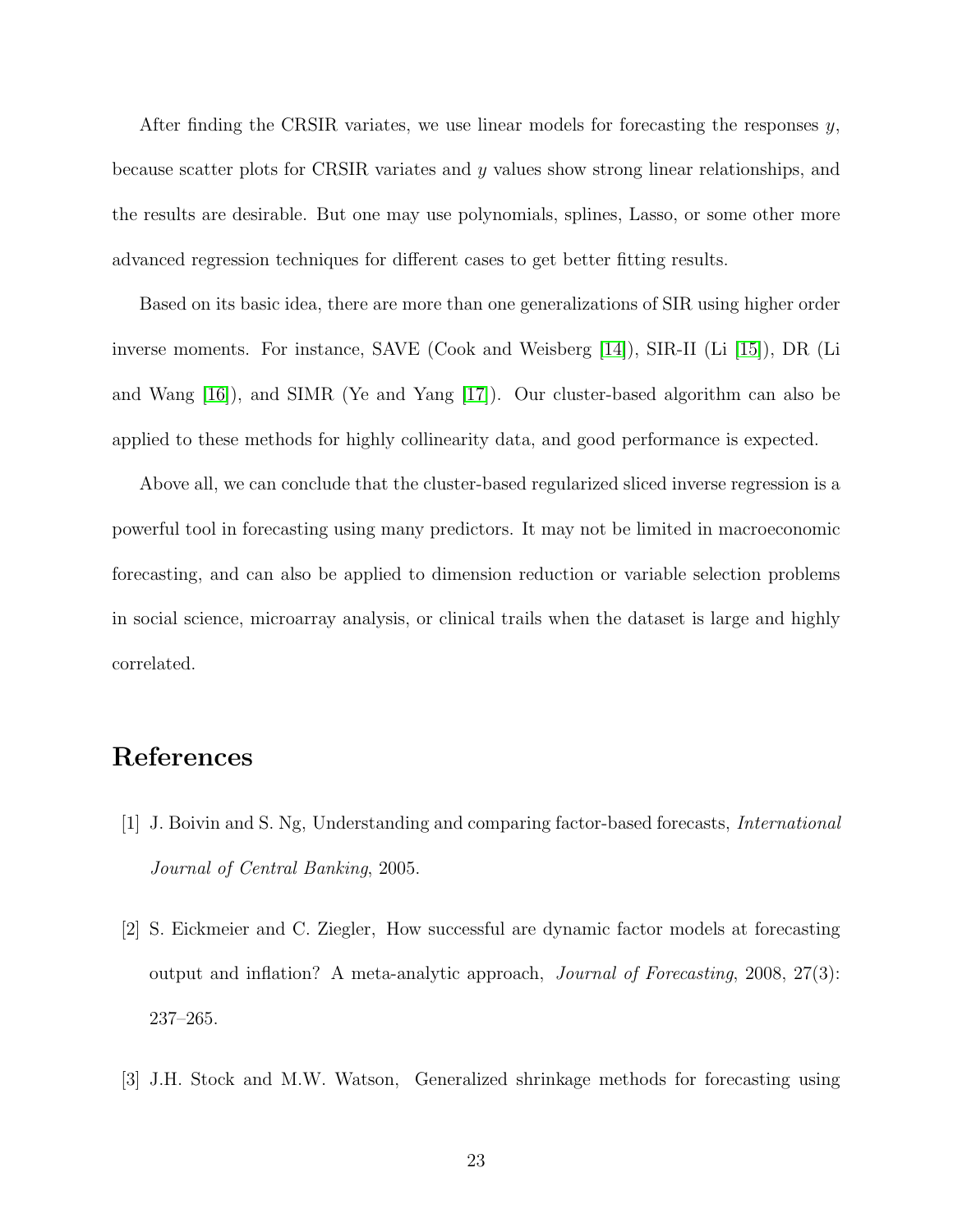many predictors, manuscript, Harvard University, 2011.

- <span id="page-23-0"></span>[4] N. Duan and K.C. Li, Slicing regression: a link-free regression method, The Annals of Statistics, 1991, 19(2):505–530.
- <span id="page-23-1"></span>[5] K.C. Li, Sliced inverse regression for dimension reduction, Journal of the American Statistical Association, 1991, pages 316–327.
- <span id="page-23-2"></span>[6] W. Zhong, P. Zeng, P. Ma, J.S. Liu, and Y. Zhu, RSIR: Regularized sliced inverse regression for motif discovery, *Bioinformatics*, 2005, 21(22):4169.
- <span id="page-23-3"></span>[7] L. Li and X. Yin, Sliced inverse regression with regularizations, Biometrics, 2008, 64 (1):124–131.
- <span id="page-23-4"></span>[8] L. Li, R.D. Cook, and C.L. Tsai, Partial inverse regression, Biometrika, 2007, 94(3): 615.
- <span id="page-23-6"></span><span id="page-23-5"></span>[9] K.C. Li, High dimensional data analysis via the sir/phd approach, 2000.
- [10] J.H. Ward, Hierarchical grouping to optimize an objective function, Journal of the American statistical association, 1963, 58(301):236–244.
- <span id="page-23-7"></span>[11] M.L. Eaton, A characterization of spherical distributions, Journal of Multivariate Analysis, 1986, 20(2):272–276.
- <span id="page-23-8"></span>[12] P. Hall and K.C. Li, On almost linearity of low dimensional projections from high dimensional data, The Annals of Statistics, 1993, 21(2):867–889.
- <span id="page-23-9"></span>[13] J.H. Friedman, Regularized discriminant analysis, Journal of the American statistical association, 1989, 84(405):165–175.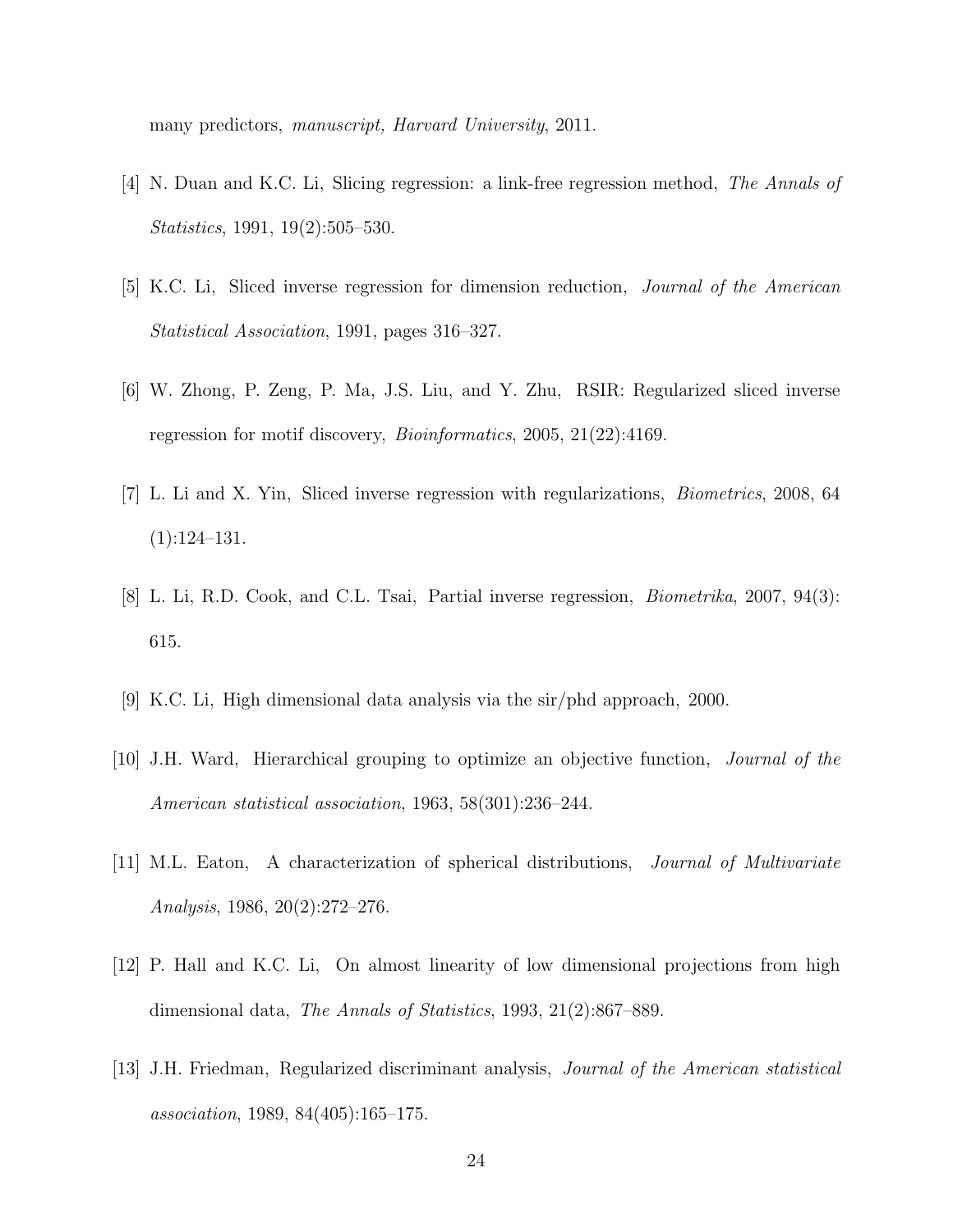- <span id="page-24-0"></span>[14] R.D. Cook and S. Weisberg, Discussion of Li (1991), Journal of the American Statistical Association, 1991, 86:328–332.
- <span id="page-24-1"></span>[15] K.C. Li, Sliced inverse regression for dimension reduction: Rejoinder, Journal of the American Statistical Association, 1991, 86(414):337–342.
- <span id="page-24-2"></span>[16] B. Li and S. Wang, On directional regression for dimension reduction, Journal of the American Statistical Association, 2007, 102(479):997–1008.
- <span id="page-24-3"></span>[17] Z. Ye and J. Yang, Sliced inverse moment regression using weighted chi-squared tests for dimension reduction, *Journal of Statistical Planning and Inference*, 2010, 140(11): 3121–3131.

## Appendix

<span id="page-24-4"></span>Assume the following linearity conditions.

Linearity Condition 2. For any  $\mathbf{b} \in \mathbb{R}^{N_i}$ , the conditional expectation  $E(\mathbf{b}'\mathbf{x_i}|\boldsymbol{\theta}_j^{(i)}'\mathbf{x_i})$  is linear in  $\boldsymbol{\theta}_j^{(i)} \mathbf{x_i}, j = 1, 2, \dots, k_i$ .

<span id="page-24-5"></span>**Linearity Condition 3.** For any  $\mathbf{b} \in \mathbb{R}^N$ , the conditional expectation  $E(\mathbf{b}'\mathbf{x}|\Lambda'\mathbf{x})$  is linear in  $\lambda'_1$ x,  $\lambda'_2$ x, ...,  $\lambda'_m$ x.

<span id="page-24-6"></span>Linearity Condition 4. For any  $\mathbf{b} \in \mathbb{R}^m$ , the conditional expectation  $E(\mathbf{b}' \Lambda' \mathbf{x} | \Gamma' \Lambda' \mathbf{x})$  is linear in  $\gamma'_1 \Lambda' \mathbf{x}, \gamma'_2 \Lambda' \mathbf{x}, \ldots, \gamma'_v \Lambda' \mathbf{x}$ .

Condition [2](#page-24-4) and [3](#page-24-5) are satisfied when all the  $x$ 's have elliptical symmetric distribution, especially the multivariate normal distribution (Eaton [\[11\]](#page-23-7)). Condition [4](#page-24-6) is also satisfied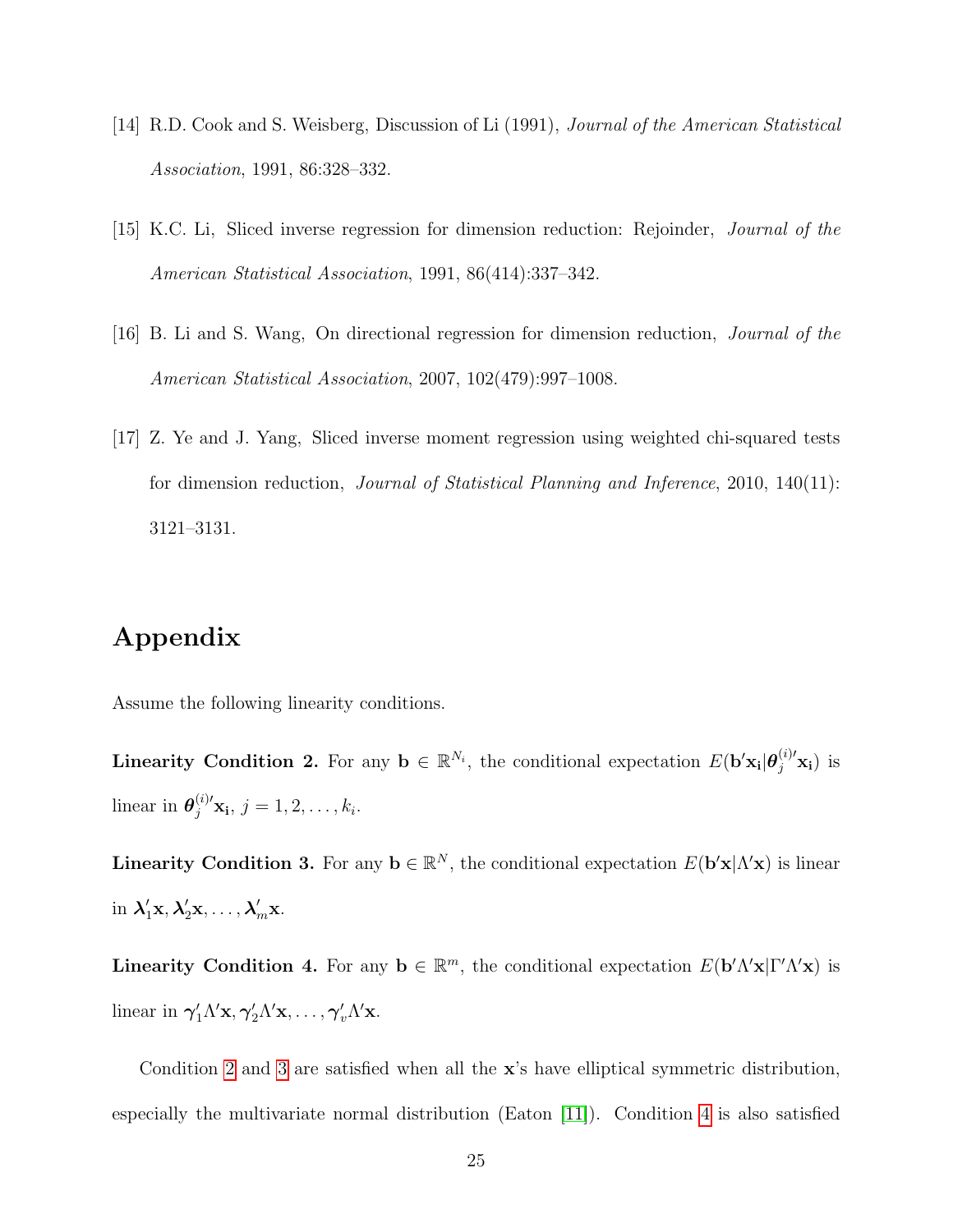when all the  $\Lambda'$ x have elliptical symmetric distribution, which is true because all the elliptical symmetric distributed x's have been standardized to the same scale.

Li's Theorem [1](#page-7-0) can be restated as following for each cluster when  $E(\mathbf{x}) = 0$ .

**Theorem 3.** (Li [\[5\]](#page-23-1)) Under Linearity Condition [2,](#page-24-4)  $E(\mathbf{x_i}|y)$  is contained in the space spanned by  $\Sigma_{\mathbf{x_i}}\boldsymbol{\theta}_j^{(i)}$  $j^{(i)}, \; j = 1, \ldots, k_i$ 

Furthermore, it's not hard to see that,

<span id="page-25-0"></span>**Corollary 1.** Under Linearity Condition [3,](#page-24-5)  $E(\mathbf{x}|y)$  is contained in the space spanned by  $\Sigma_{\mathbf{x}}\lambda_1, \Sigma_{\mathbf{x}}\lambda_2, \ldots, \Sigma_{\mathbf{x}}\lambda_m$ .

Corollary 2. Under Linearity Condition [4,](#page-24-6)  $E(\Lambda' \mathbf{x}|y)$  is contained in the space spanned by  $\Sigma_{\mathbf{\Lambda}':\mathbf{x}}\pmb{\gamma}_1, \Sigma_{\mathbf{\Lambda}'\mathbf{x}}\pmb{\gamma}_2, \ldots, \Sigma_{\mathbf{\Lambda}'\mathbf{x}}\pmb{\gamma}_v.$ 

Based on the above results, we can conclude that

**Theorem 4.** Under Linearity Conditions [2,](#page-24-4) [3](#page-24-5) and [4,](#page-24-6)  $E(x|y)$  is contained in the space spanned by  $\Sigma_{\mathbf{x}}\Lambda\Gamma$ .

Proof. Li [\[9\]](#page-23-5) proved Theorem [1,](#page-7-0) which is the same as Corollary [1](#page-25-0) in different notations, by showing that  $E(\mathbf{x}|y)$  can be written as,

$$
E(\mathbf{x}|y) = \Sigma_{\mathbf{x}} \Lambda \kappa_1(y),
$$

where  $\kappa_1(y) = (\Lambda' \Sigma_{\mathbf{x}} \Lambda)^{-1} E(\Lambda' \mathbf{x}|y).$ 

Similarly, under Condition [4,](#page-24-6)

$$
E(\Lambda' \mathbf{x}|y) = \Sigma_{\Lambda' \mathbf{x}} \Gamma \kappa_2(y),
$$